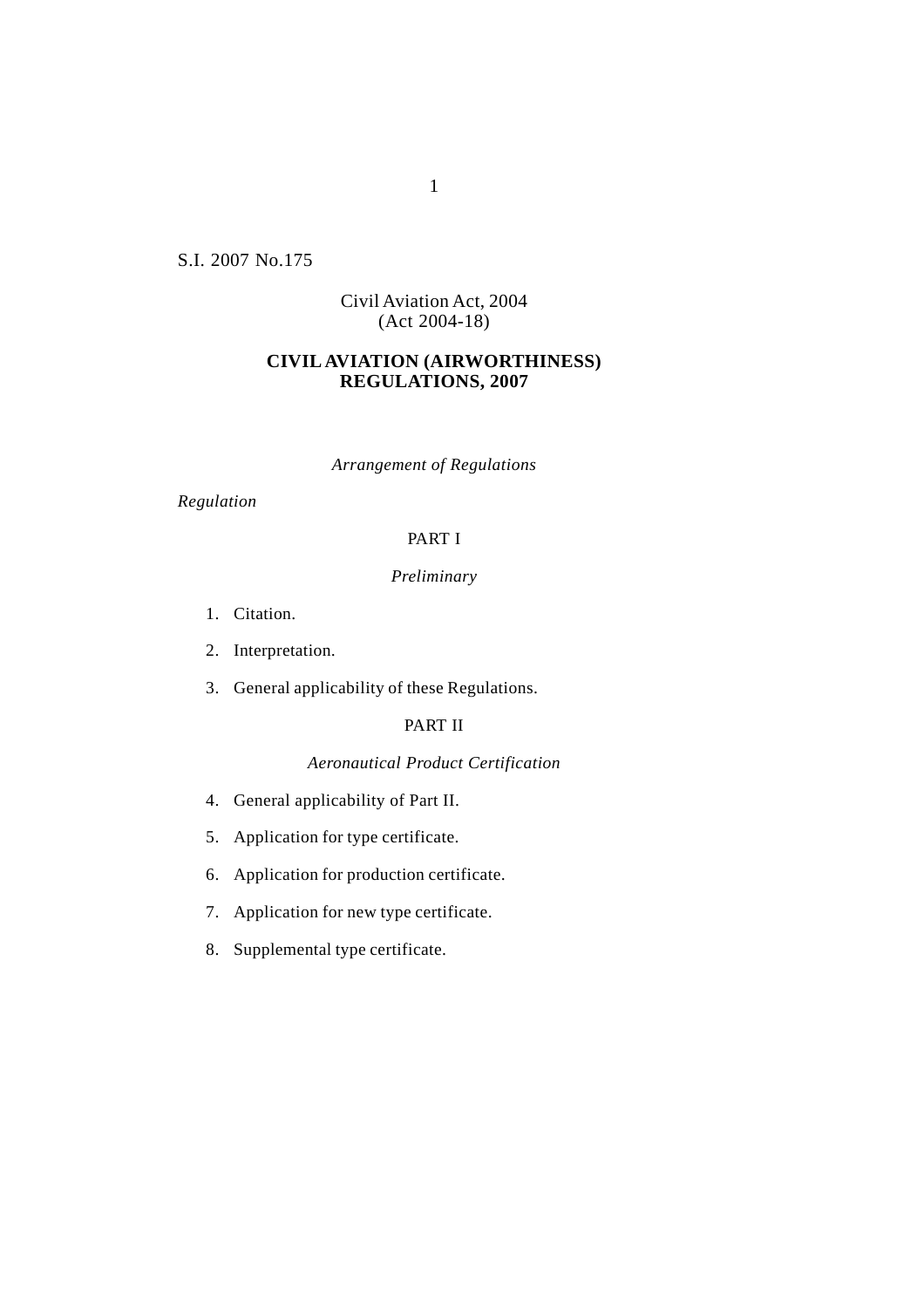### *Regulation*

# PART III

### *Airworthiness Certification*

- 9. Applicability of Part III.
- 10. Restriction on operations without certificate of airworthiness.
- 11. Requirements for the issue of certificate of airworthiness.
- 12. Issue of special flight permit.
- 13. Amendment of certificate of airworthiness.
- 14. Transfer or surrender of certificate of airworthiness.
- 15. Continued validity of certificate of airworthiness.
- 16. Contents of a certificate of airworthiness.
- 17. Requirement of air operator to maintain records for identification of type design.
- 18. Requirements for continued airworthiness of aircraft and aeronautical products.
- 19. Requirements for aircraft maintenance programme.
- 20. Airworthiness directives procedures.
- 21. Damage to aircraft.
- 22. Reporting of failures, malfunctions and defects.
- 23. Procedures for major modification and major repairs.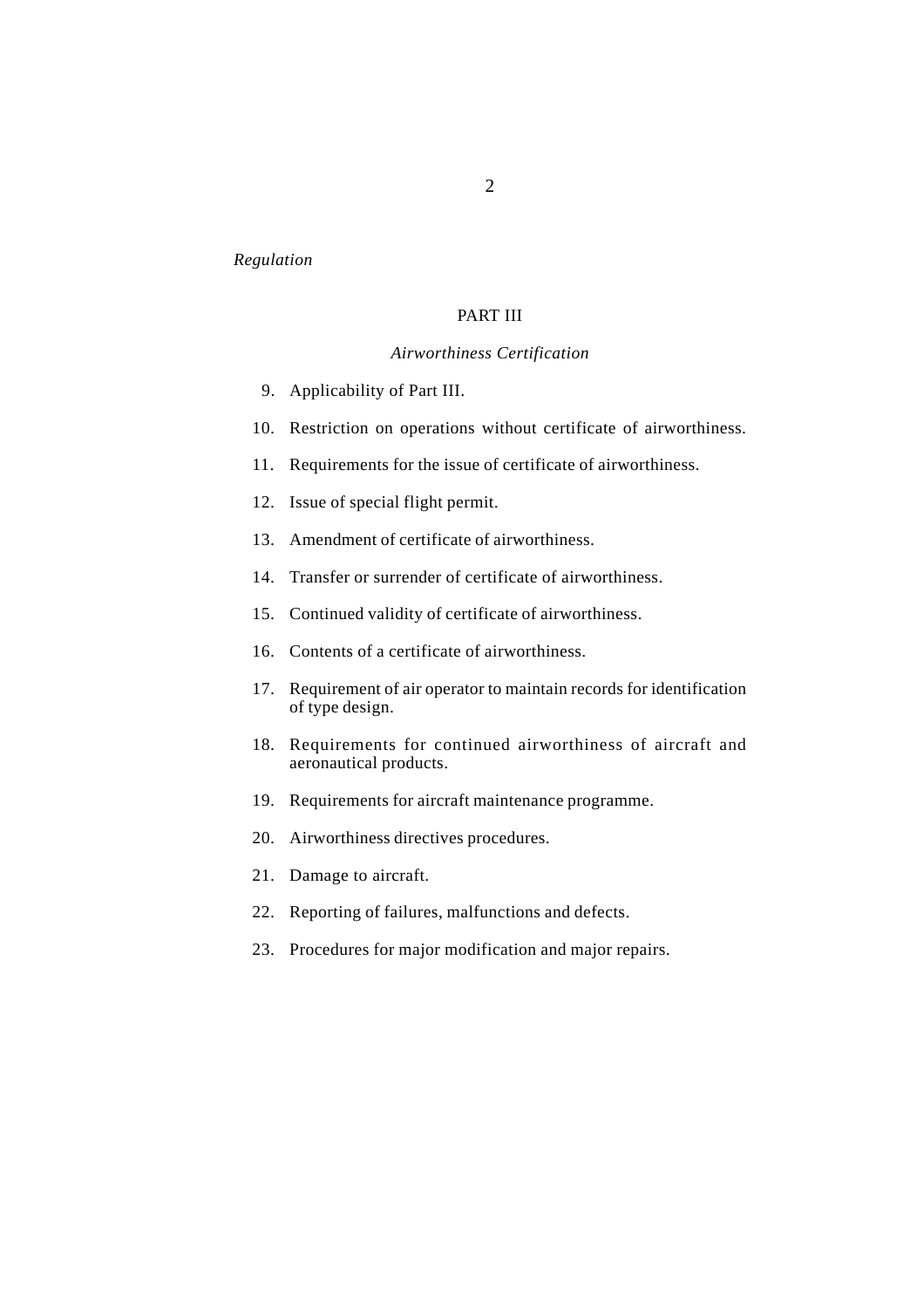### *Regulation*

## PART IV

## *Aircraft Maintenance and Inspection*

- 24. Applicability of Part IV.
- 25. Persons authorised to perform maintenance or preventive maintenance.
- 26. Persons authorised to perform inspections.
- 27. Persons authorised to issue certificate of release to service.
- 28. Maintenance performance rules.
- 29. Inspection performance rules.
- 30. Annual and one hundred-hour inspections and use of check-list.
- 31. Issue of certificate of release to service.
- 32. Performance rules, certificate of release to service.

### PART V

### *Maintenance Records and Entries*

- 33. Applicability of Part V.
- 34. Content, form, and disposition of maintenance, preventive maintenance, rebuilding, and modification of records.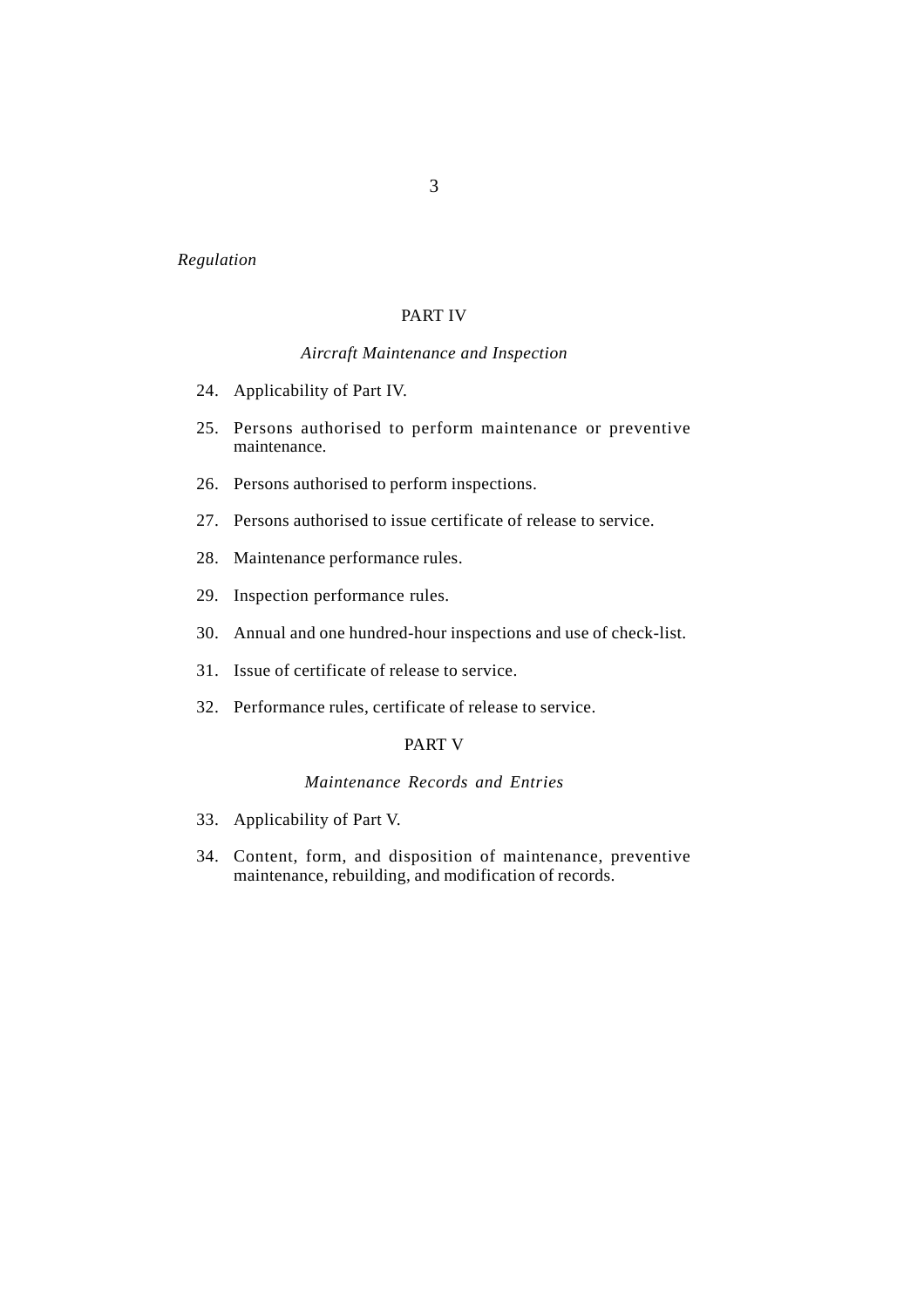# *Regulation*

- 35. Records of overhaul and rebuilding.
- 36. Content, form, and disposition of records for inspections.
- 37. Implementing Standards.
- 38. Director may make Standards or amend Standards.
- 39. Transitional provisions.
- 40. Revocation.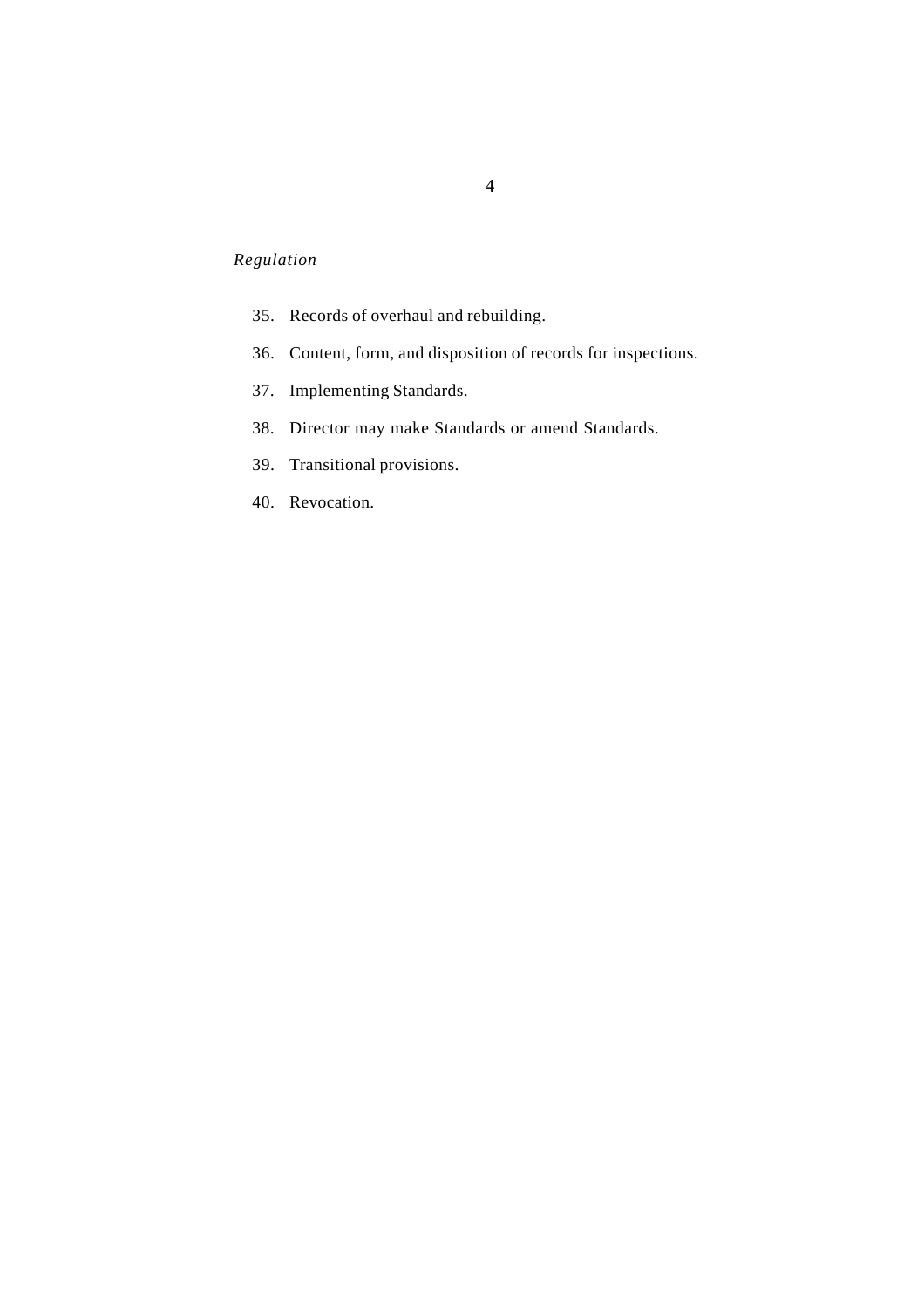S.I. 2007 No.

# Civil Aviation Act, 2004 (Act 2004-18)

# **CIVIL AVIATION (AIRWORTHINESS) REGULATIONS, 2007**

The Minister in exercise of the powers conferred on him by section 88 of the *Civil Aviation Act*, makes the following Regulations:

## PART I

### *Preliminary*

1. These Regulations may be cited as the *Civil Aviation* Citation. *Airworthiness) Regulations, 2007*.

**2.** In these Regulations,

Interpretation.

"aeronautical product" means any aircraft, aircraft engine, propeller or sub-assembly, appliance, material, part or component to be installed on an aircraft;

"aircraft" means any machine that is capable of deriving support in the atmosphere from reactions of the air, other than a machine designed to derive support in the atmosphere from reactions against the earth's surface of air expelled from the machine and includes a rocket;

"aircraft category" means the classification of aircraft according to specified basic characteristics such as aeroplane, rotorcraft, glider or lighter-than-air aircraft;

"aircraft component" means an assembly, item, or part of an aircraft up to and including a complete power plant and any operational and emergency equipment but does not include an aircraft;

"aircraft type" means all aircraft of the same basic design;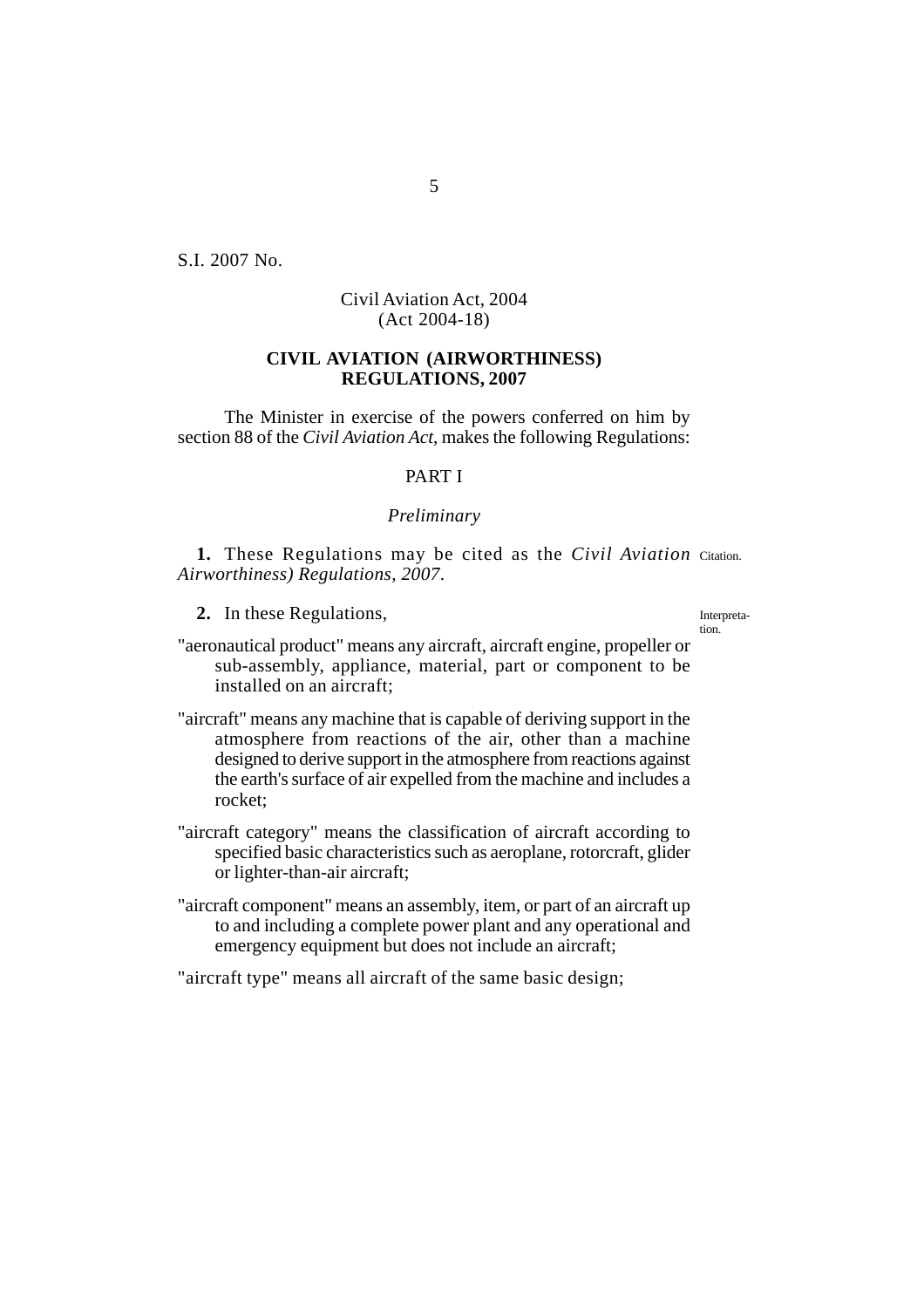- "airworthy" means an aircraft or aeronautical product is in a fit and safe state for flight and is in conformity with its type design;
- "approved data" means technical aeronautical information approved by the Director;
- "Approved Maintenance Organisation" means a maintenance organisation approved by the Director in accordance with the *Civil Aviation (Approved Maintenance Organisation) Regulations, 2007* to conduct maintenance on Barbadian aircraft and their associated aeronautical products;

"Barbadian aircraft" means a civil aircraft registered in Barbados;

S.I. 2007 No.

- "certificate of airworthiness" means a document issued by the State of Registry to an aircraft that meets the minimum standards for airworthiness pursuant to the Convention on International Civil Aviation and the appropriate part of the State's national regulations;
- "familiarization training" means training of a general nature whereby a participant gains a general appreciation and familiarity with the subject;
- "inspection" means the examination of an aircraft or aeronautical product to establish conformity with an approved standard;
- "large aircraft" means an aeroplane having a maximum certified takeoff mass of over 5 700 kilogrammes, or a helicopter having a maximum certified take-off mass of over 3 180 kilogrammes;
- "maintenance" means the performance of tasks required to ensure the continuing airworthiness of an aircraft or aeronautical product including any one or combination of overhaul, inspection, replacement, defect rectification and the embodiment of a modification or repair;
- "major modification" means an alteration specified in the Airworthiness Standards;
- "major repair" means a repair specified in the Airworthiness Standards;

6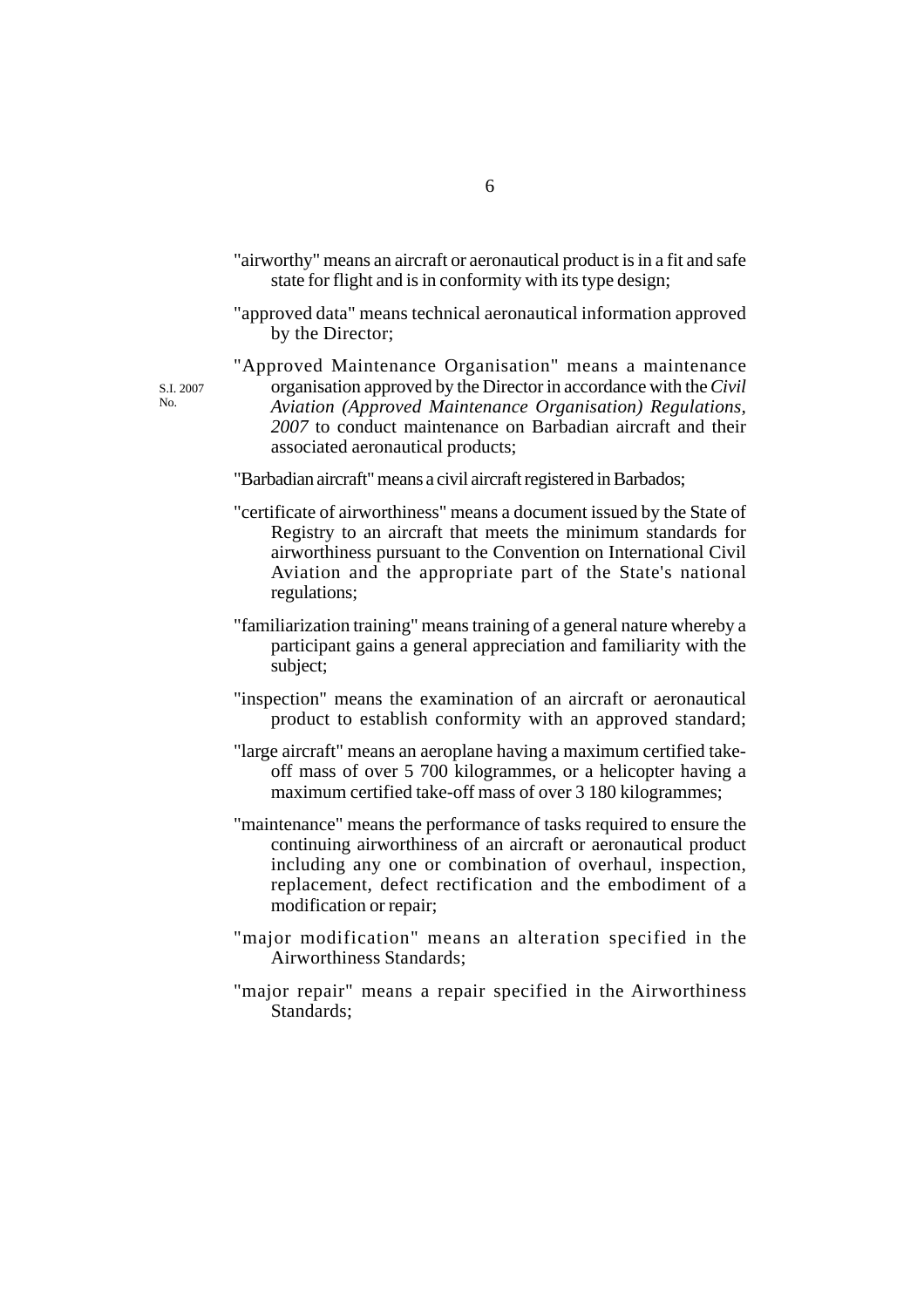"modification" means the alteration of an aircraft or aeronautical product in conformity with an approved standard;

"operator" means

- *(a)* a person, organisation or enterprise, engaged in or offering to engage in, aircraft operations and any person who causes or authorises the operation of aircraft in the capacity of owner, lessee or otherwise, whether with or without the control of the aircraft; and
- *(b)* any person who is or is deemed to be engaged in the operation of aircraft within the *Civil Aviation Act, 2004*;

Act 2004-18.

- "overhaul" means the restoration of an aircraft or aeronautical product using methods, techniques and practices acceptable to the Director including disassembly, cleaning and inspection as permitted, repair as necessary and re-assembly and testing in accordance with approved standards and technical data, or in accordance with current standards and technical data acceptable to the Director, which have been developed and documented by the State of Design, holder of the type certificate, supplemental type certificate and manufacturing approved standard in respect of material, part, process or appliance;
- "preventive maintenance" means the simple or minor preservation operations and replacement of small standard parts not involving complex assembly operations;
- "rebuild" means the restoration of an aircraft or aeronautical product by the manufacturer or an organisation approved by the manufacturer, and authorised by the State of Registry using methods, techniques and practices acceptable to the Director, when it has been disassembled, cleaned, inspected as permitted, repaired as necessary, reassembled and tested to the same tolerances and limits as a new item, using either new parts or used parts that conform to new part tolerances and limits;
- "repair" means the restoration of an aircraft or aeronautical product to a serviceable condition in conformity with an approved standard;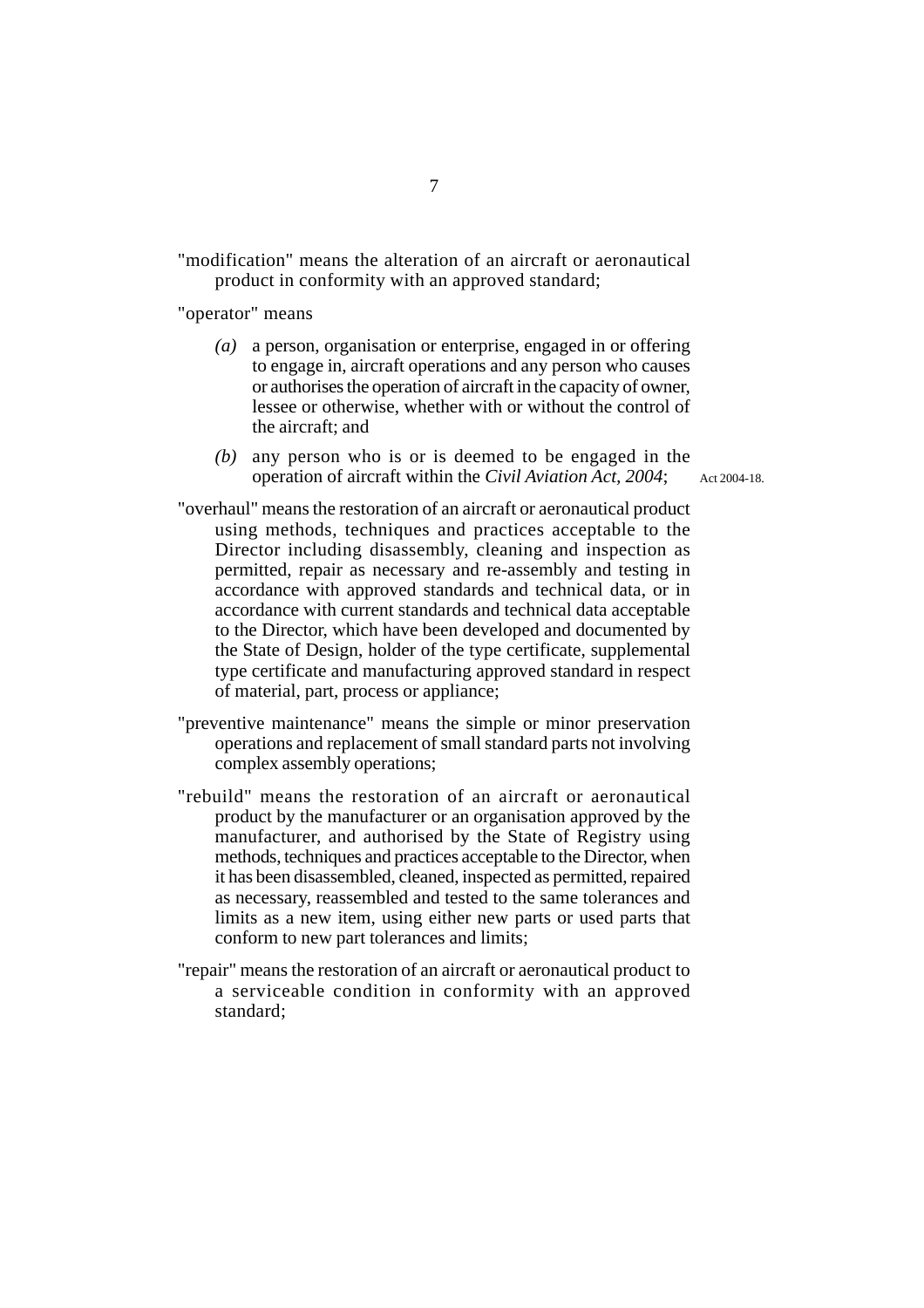- "required inspection items" means the maintenance items and modifications of an aeronautical product that must be inspected by a person other than the person performing the work and includes those that could result in a failure, malfunction or defect endangering the safe operation of the aircraft, if not properly performed or if improper parts or materials are used;
- "small aircraft" means an aeroplane of maximum certified take-off mass of 5 700 kilogrammes or less or a helicopter of maximum certified take-off mass of 3 180 kilogrammes or less;
- "State of Design" means the Contracting State which approved
	- *(a)* the original type certificate and any subsequent supplemental type certificates for an aircraft; or
	- *(b)* the design of an aeronautical product;
- "State of Manufacture" means the Contracting State under whose authority an aircraft was assembled, approved for compliance with the type certificate and all existing supplemental type certificates, test flown and approved for operation;
- "State of Registry" means the Contracting State on whose Register the aircraft is entered;
- "Technical Standard Order" means a minimum performance standard for specified articles, that is materials, parts processes or appliances, used on civil aircraft;
- "Technical Standard Order Authorisation" means a design and production approval issued to the manufacturer of an article which has been found to meet a specific Technical Standard Order;
- "type certificate" means a document issued by the State of Design defining the design of an aircraft type and certifying that this design meets the appropriate airworthiness requirements of that State.

General applicability of these Regulations.

- **3.** (1) These Regulations shall apply to
- *(a)* all Barbadian aircraft and all aeronautical products to be installed or used on such aircraft; and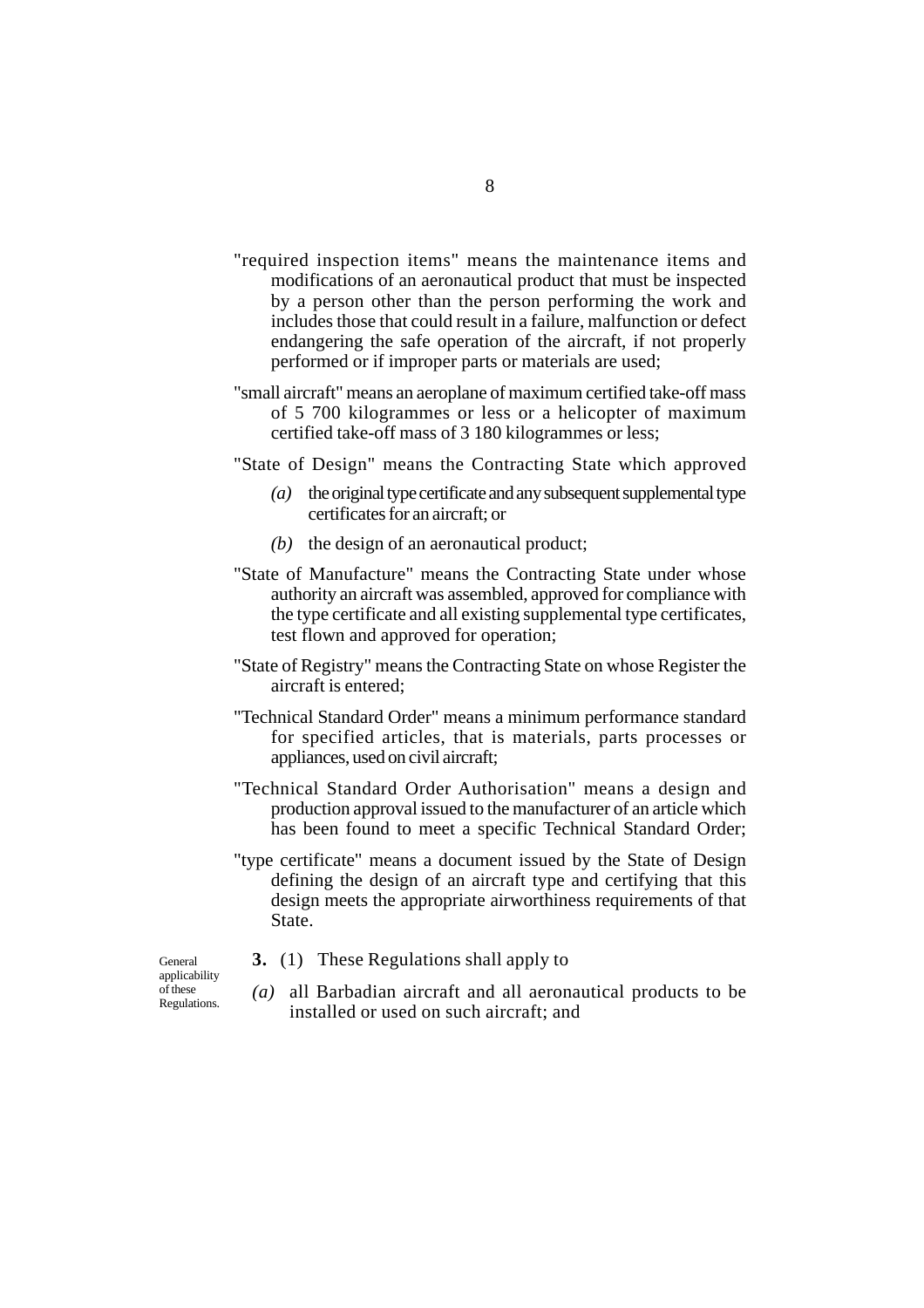- *(b)* the following airworthiness requirements:
	- (i) certification of Barbadian aircraft and aeronautical products;
	- (ii) issuance of a certificate of airworthiness and other certification for Barbadian aircraft and aeronautical products;
	- (iii) continued airworthiness of aircraft and aeronautical products;
	- (iv) modification and rebuilding of Barbadian aircraft and aeronautical products;
	- (v) maintenance and preventive maintenance of Barbados aircraft and aeronautical products;
	- (vi) inspection requirements of Barbadian aircraft; and
	- (vii) aircraft maintenance and inspection requirements of a national air operator.

(2) The provisions of Part I of the *Civil Aviation (General* S.I. 2007 *Application and Personnel Licensing) Regulations, 2007* with No. respect to the surrender, suspension or revocation of aviation documents apply to certificates, authorisations and ratings issued under these Regulations.

## PART II

## *Aeronautical Product Certification*

4. This Part prescribes the requirements for the issue of a type General certificate, production certificate and supplemental type certificate.  $\frac{\text{applicability}}{\text{of Part II}}$ of Part II.

**5.** (1) Where a person wishes an aeronautical product design Application to be approved for safety and airworthiness standards in Barbados,  $\frac{\text{for type}}{\text{outifor}}$ he shall apply to the Director for a type certificate in respect of the aeronautical product. certificate.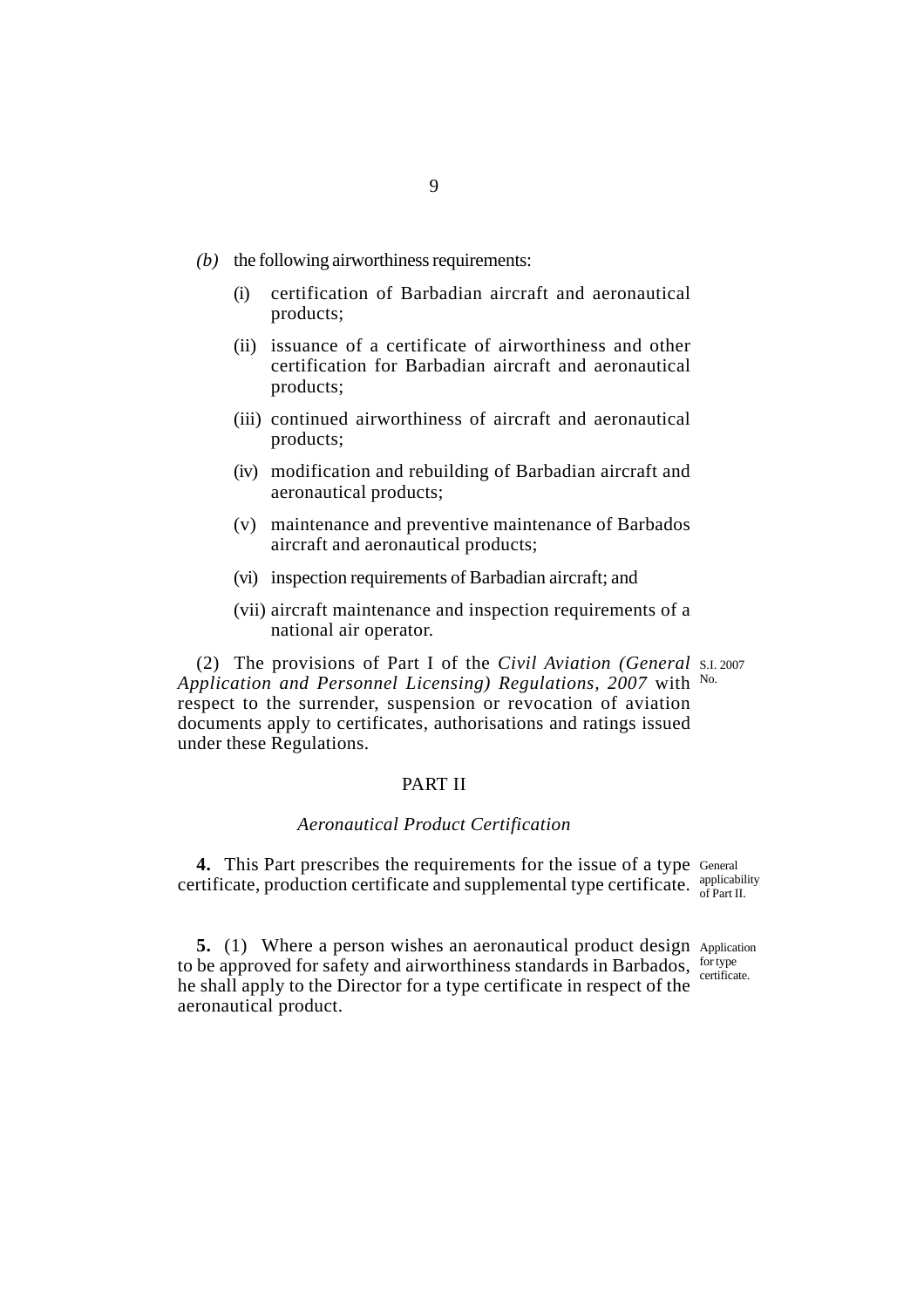- (2) An application referred to in paragraph (1), shall
- *(a)* be accompanied by the prescribed fee; and
- *(b)* meet the requirements of the Act or Regulations made thereunder.

**6.** (1) A person shall not manufacture an aeronautical product without the approval of the Director.

(2) A person wishing to manufacture an aeronautical product in Barbados shall

- *(a)* apply to the Director in the prescribed form;
- *(b)* pay the prescribed fee; and

Application for production certificate.

*(c)* meet the requirements of these Regulations.

(3) Where the Director is satisfied that an applicant meets the requirements of these Regulations to manufacture an aeronautical product in Barbados in a controlled manner, including the use of a quality system so that construction and assembly are satisfactory, the Director shall issue a production certificate.

(4) A person who applies in paragraph (2), for a production certificate shall comply with the type certificate as required by the State of Design.

**7.** A person who wishes to alter an aeronautical product by introducing a major change in type design and who will therefore have to apply for a new type certificate, shall Application for new type certificate

- *(a)* apply to the Director for approval to implement such alteration;
- *(b)* pay the prescribed fee; and
- *(c)* meet the requirements of the these Regulations.

10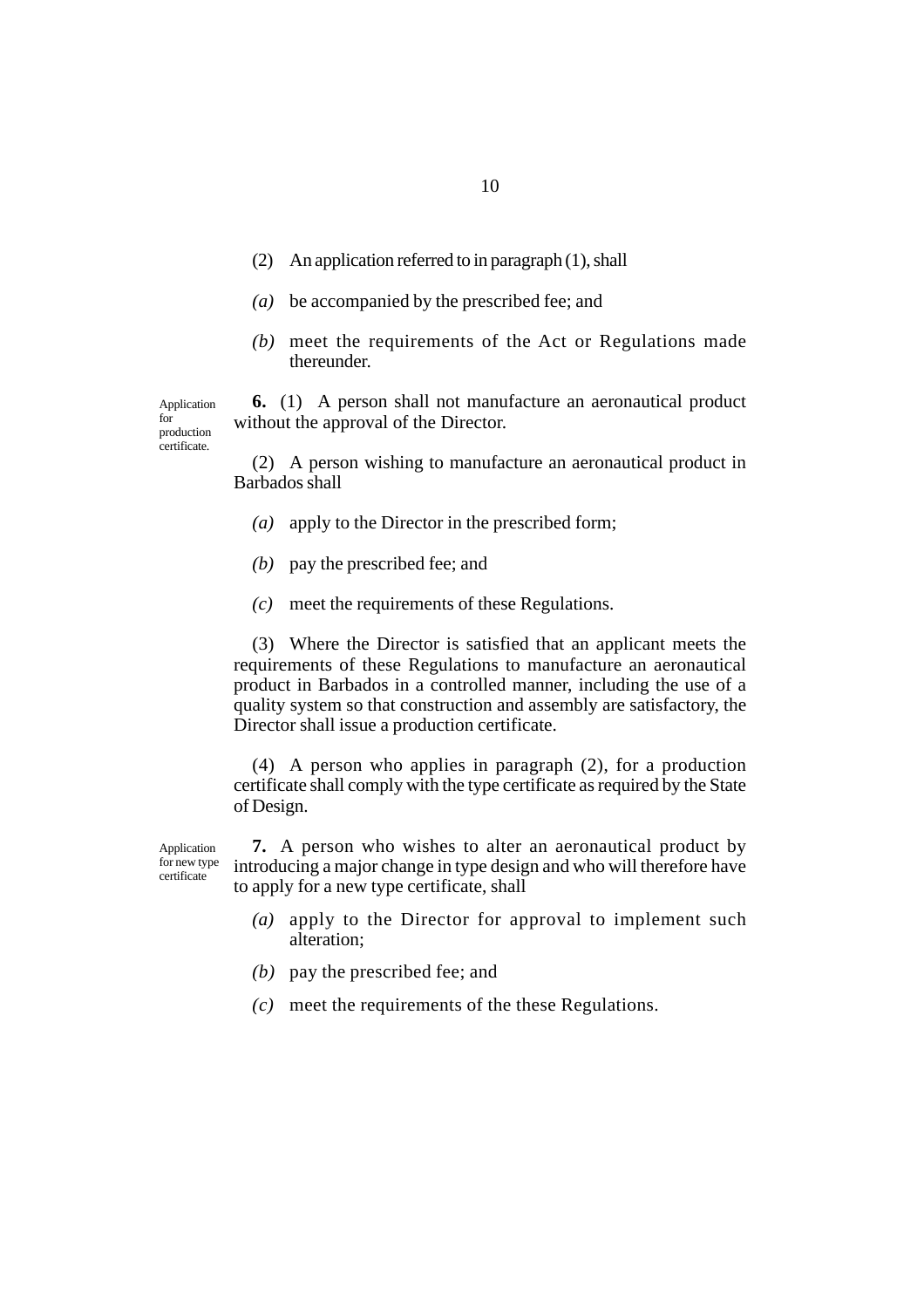**8.** A person who wishes to alter an aeronautical product by supplemenintroducing a major change in type design, and such alteration is not enough  $\frac{\text{tal type}}{\text{outive}}$ to require an application for a new type certificate under certificate. regulation 7, shall

- *(a)* apply to the Director for approval to implement such alteration;
- *(b)* pay the prescribed fee;
- *(c)* provide the Director with the supplemental type certificate obtained from the Civil Aviation Authority of the State of Design that approved the original type certificate for that aeronautical product; and
- *(d)* provide the Director with the procedure to be used for the implementation of such alteration.

## PART III

### *Airworthiness Certification*

**9.** This Part prescribes the requirements for the issue of Applicability a certificate of airworthiness and a special flight permit for Barbados of Part III. aircraft.

10. (1) The operator of a Barbadian aircraft shall not operate the Restriction aircraft in civil aircraft operations unless the Director has issued a  $\frac{on operations}{with not}$ certificate of airworthiness in respect of the aircraft certifying that the certificate of aircraft is airworthy.

without airworthiness.

(2) The operator of a Barbadian aircraft, who wishes the aircraft to be certified as airworthy shall

- *(a)* apply to the Director in the prescribed form;
- *(b)* pay the prescribed fee; and

*(c)* satisfy the airworthiness requirements of these Regulations.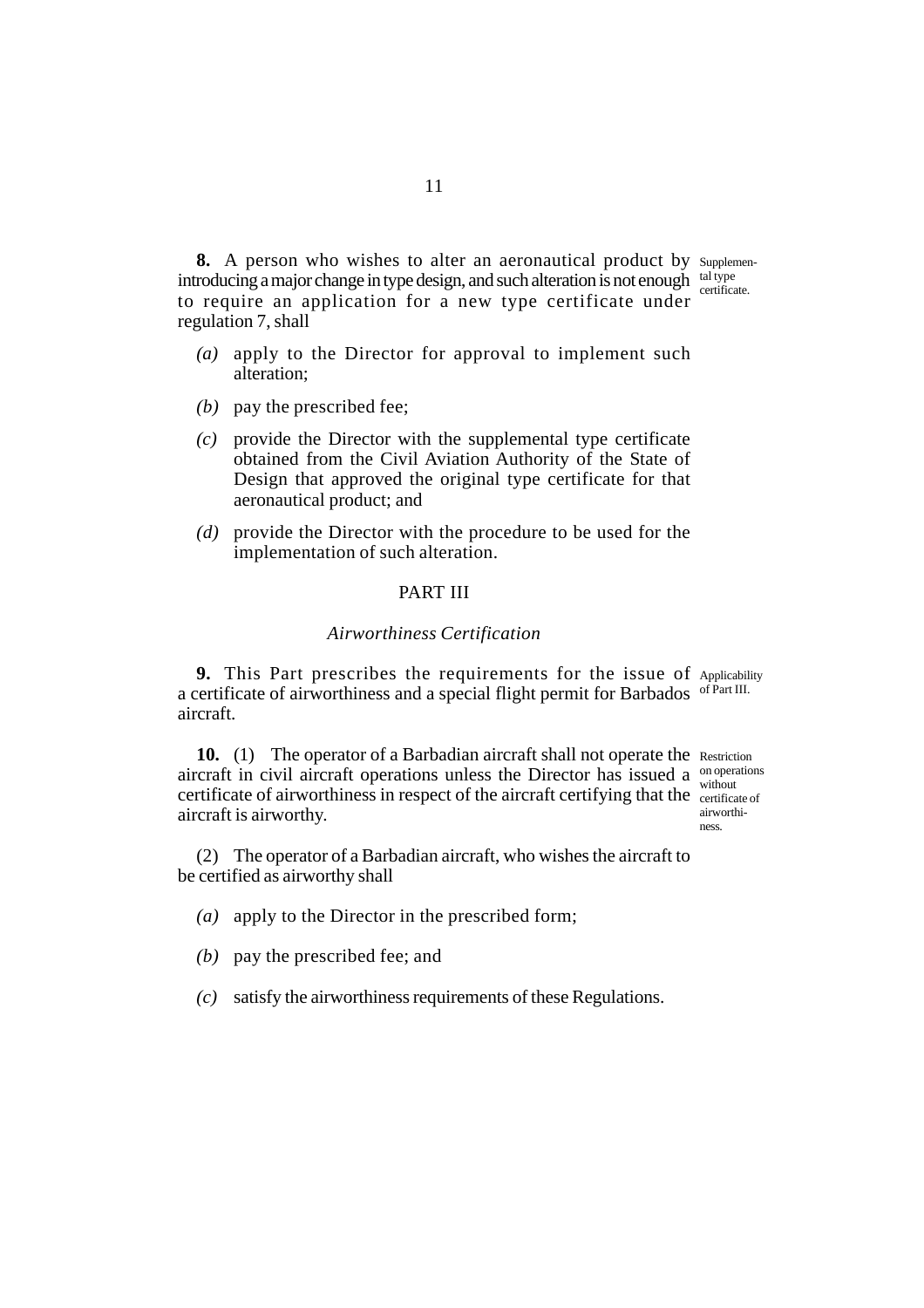Requirements for the issue of certificate of airworthiness.

**11.** (1) The Director may issue a certificate of airworthiness in respect of a Barbadian aircraft where

- *(a)* the applicant presents evidence to the Director that the aircraft conforms to a type design approved under a type certificate and an applicable supplemental type certificate of a State of Design identified in paragraph *(e)*;
- *(b)* all applicable airworthiness directives and maintenance requirements have been completed and the aircraft and its records have been inspected within the last 30 days, in accordance with these Regulations, and found to be airworthy by persons authorised by the Director to make such determinations;
- *(c)* he is satisfied, after an inspection of the Barbadian aircraft, that the aircraft conforms to the type design and is in a condition for safe operation;
- *(d)* the aircraft has been flight tested as required; and
- *(e)* the aircraft meets the acceptable and equivalent type design standards of the established international airworthiness codes set out in the Airworthiness Standards.

(2) Where a Barbadian aircraft is known to or is suspected of having dangerous features, the aircraft shall not be issued a certificate of airworthiness.

(3) Prior to the issue of a certificate of airworthiness the owner of an aircraft shall register the aircraft in Barbados in accordance with the requirements of the *Civil Aviation (Registration and Markings) Regulations, 2007*.

S.I. 2007 No.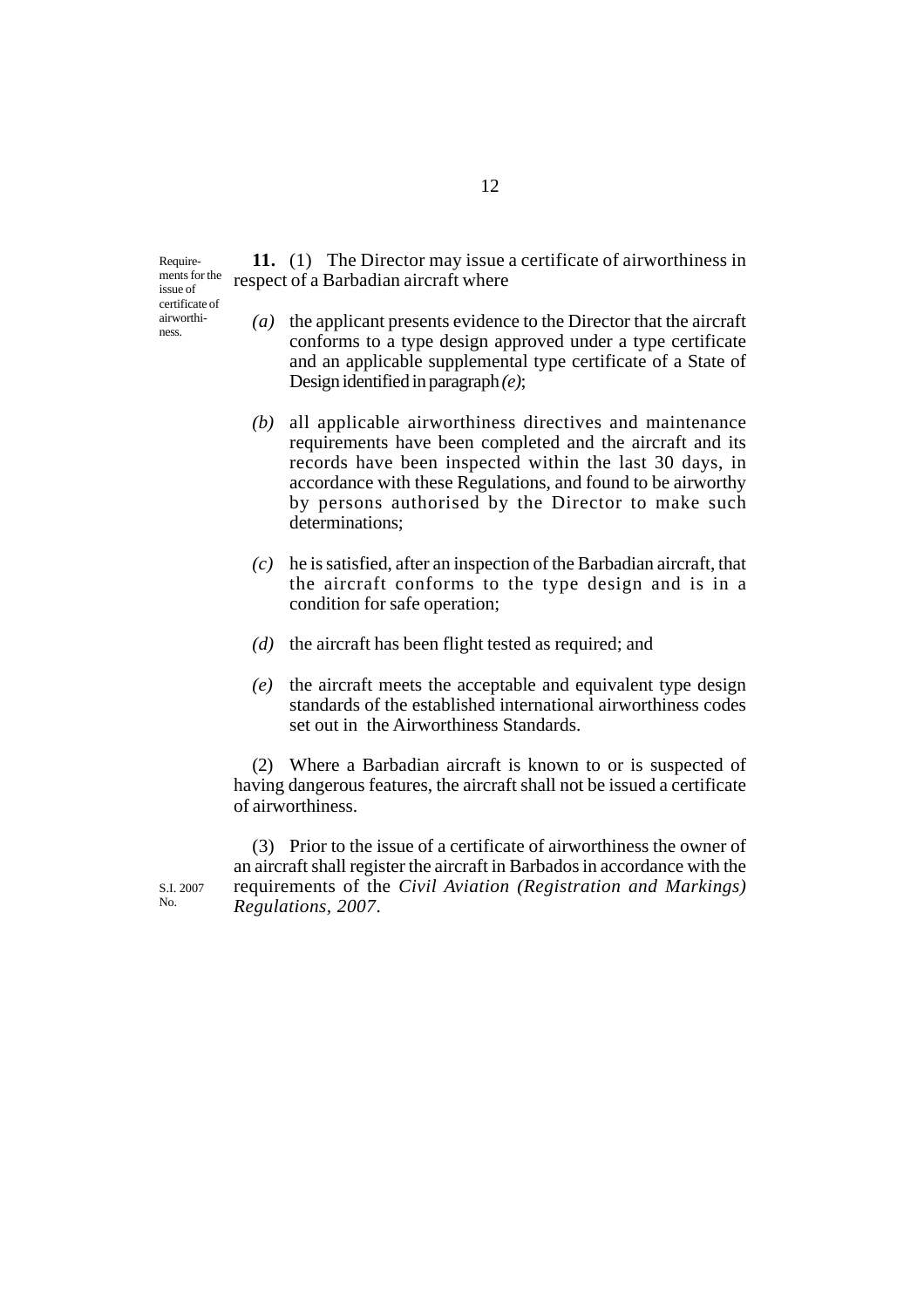12. (1) The Director may issue a special flight permit to the Issue of operator of a Barbadian aircraft where the aircraft is capable of safe flight special flight but is unable to meet applicable airworthiness requirements for the purpose of permit.

- *(a)* flying to a base where repairs, modifications, maintenance or inspections are to be performed, or to a point of storage;
- *(b)* flight testing where required after performing maintenance;
- *(c)* delivering or exporting the aircraft from Barbados; or
- *(d)* evacuating aircraft from areas of impending danger.

(2) The Director shall in the interest of safety issue specific operating limitations for each special flight permit issued under paragraph (1).

(3) The Director shall require the operator of a Barbadian aircraft which has been issued a special flight permit referred to in paragraph (1), to conduct maintenance in accordance with the aircraft maintenance manual.

(4) An operator referred to in paragraph (3) shall ensure that the maintenance required to be conducted is performed by a person or organisation authorised to so conduct such maintenance under the Act or Regulations made thereunder.

(5) A person or organisation conducting maintenance in accordance with paragraphs (3) and (4) shall upon completing such maintenance, record a statement in the aircraft permanent record that the aircraft has been inspected and found to be safe for the intended flight, and the person conducting the inspection shall affix his signature and authority number against the statement.

(6) An operator shall obtain all required overflight authorisations from States to be overflown on flights outside Barbados by an aircraft operating under a special flight permit.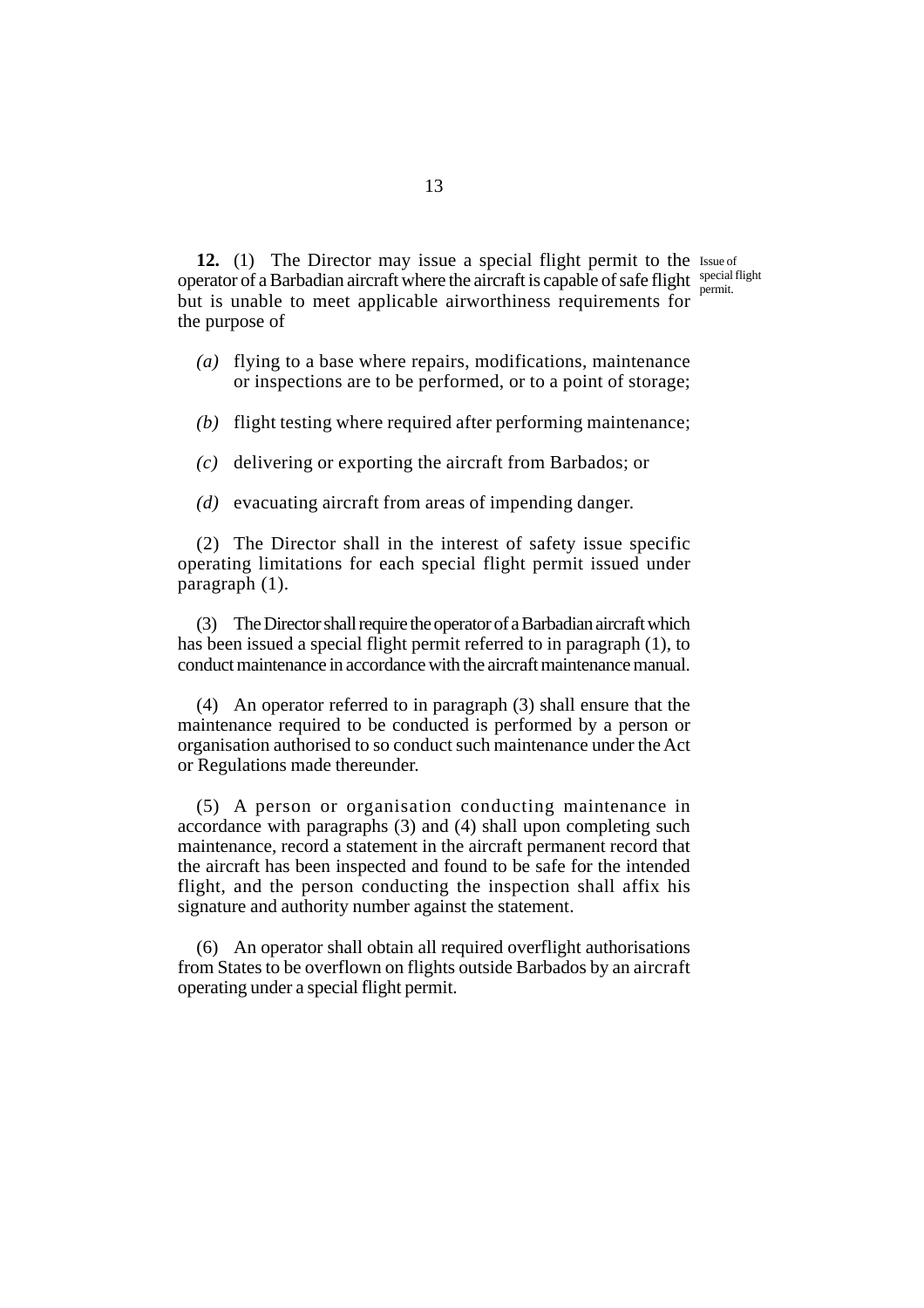(7) Where a special flight permit is issued in accordance with these Regulations, the operator shall ensure that it is displayed in the aircraft at all times during operations and a copy shall be kept on the ground.

(8) An aircraft in respect of which a special flight permit has been issued under these Regulations shall not carry passengers or property for compensation or hire.

**13.** The Director may on his own initiative or upon application from the operator of a Barbadian aircraft amend or modify a certificate of airworthiness of the aircraft. Amendment of certificate of airworthi-

Transfer or surrender of certificate of airworthiness.

ness.

**14.** (1) The Director may transfer a certificate of airworthiness to the lessee of a Barbadian aircraft, where the aircraft is leased within Barbados.

(2) An operator shall surrender the certificate of airworthiness for a Barbadian aircraft to the Director upon sale of such aircraft to an operator outside of Barbados.

(3) The Director may issue an export certificate of airworthiness for a Barbadian aircraft which is to be exported from Barbados.

(4) Nothing in paragraph (3), shall be interpreted as not requiring a Barbadian aircraft being exported from Barbados from having a valid certificate of airworthiness.

**15.** (1) A certificate of airworthiness shall remain valid for one year unless otherwise surrendered, suspended or revoked.

(2) Notwithstanding paragraph (1), a certificate of airworthiness may be issued to an operator for a period of less than one year where it is issued in accordance with regulation 11.

(3) The application for the renewal of a certificate of airworthiness shall be in the form prescribed by the Director and shall be accompanied by the fee set out in the *Civil Aviation (General Application and Personnel Licensing) Regulations, 2007*.

ness.

**Continued** validity of certificate of airworthi-

S.I. 2007 No.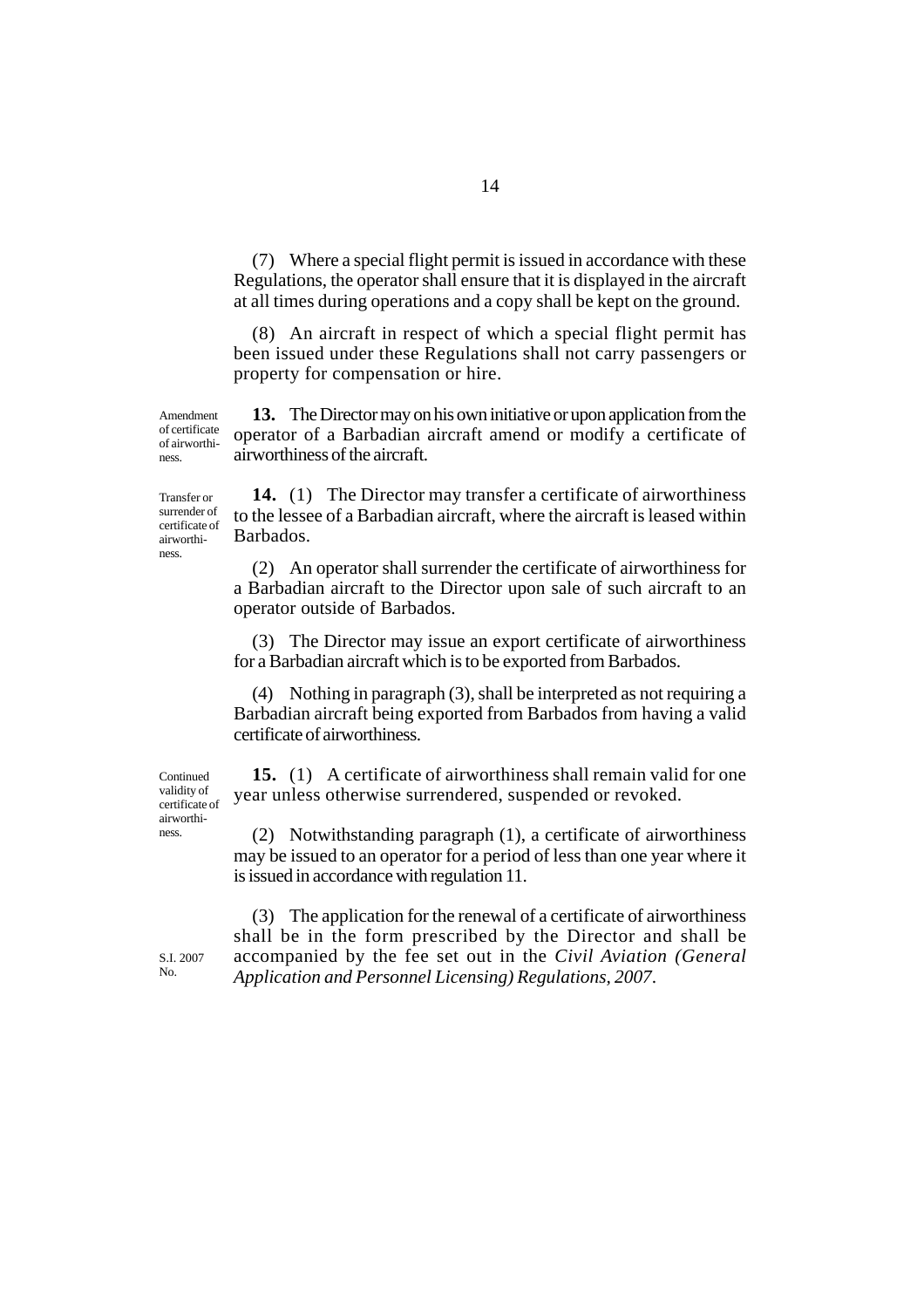(4) The continued validity of a certificate of airworthiness shall be dependent upon

- *(a)* the Barbadian aircraft being maintained in an airworthy condition in accordance with the requirements of these Regulations;
- *(b)* the Director being granted access to the Barbadian aircraft to determine continued compliance with these Regulations; and
- *(c)* the Barbadian aircraft being operated within the performance and operating limitations of its approved aircraft flight manual.

16. A certificate of airworthiness shall be a single document Contents of a signed by the Director and shall contain the following:

certificate of airworthiness.

- *(a)* the date of expiry;
- *(b)* the nationality and registration marks;
- *(c)* the manufacturer and designation of the Barbadian aircraft;
- *(d)* the serial number of the Barbadian aircraft;
- *(e)* the category of operation;
- *(f)* date of issue;
- *(g)* authorising signature; and
- *(h)* the following statement with reference to the appropriate airworthiness code inserted in the area marked with an asterisk:

"This Certificate of Airworthiness is issued pursuant to the Convention on International Civil Aviation dated 7th December, 1944 and (\*) . . . . . . . . . in respect of the above aircraft which is considered to be airworthy when maintained and operated in accordance with the foregoing and the pertinent operating limitations".;

*(i)* such other matters as the Director may deem necessary.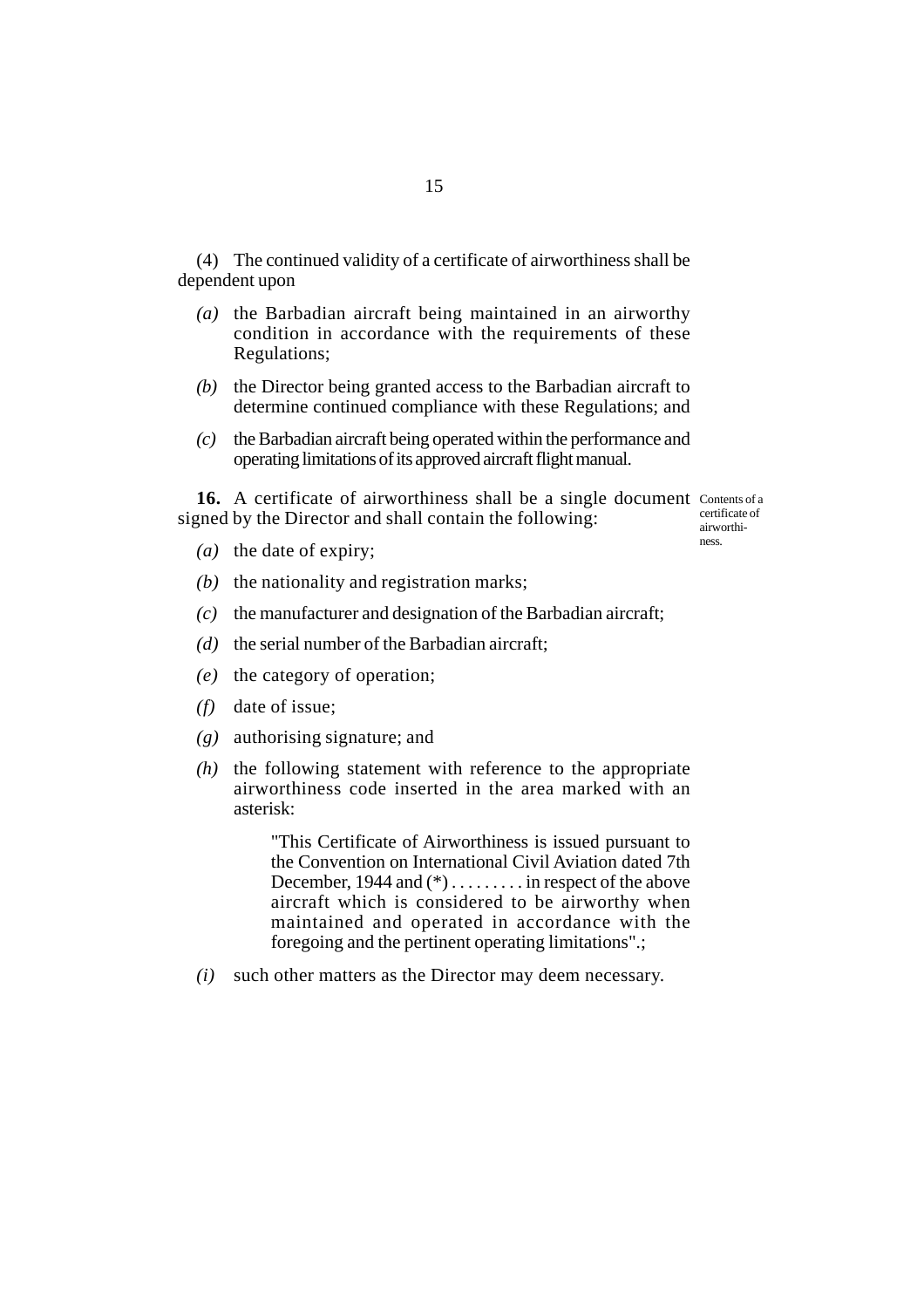Requirement of air operator to maintain records for identification of type design.

Requirements for continued

of aircraft and aeronautical products.

**17.** Where a certificate of airworthiness has been issued in respect of a Barbadian aircraft under these Regulations, the operator of the Barbadian aircraft shall be responsible for maintaining the records of the aircraft including records to establish the identification of the aircraft with its approved type design.

**18.** (1) A person shall not perform maintenance or preventive maintenance on a Barbadian aircraft other than as prescribed in these Regulations. airworthiness

> (2) The operator of a Barbadian aircraft shall be responsible for maintaining the aircraft in an airworthy condition by ensuring that

- *(a)* all maintenance, overhaul, modifications and repairs which affect airworthiness are performed by an approved person or Approved Maintenance Organisation in a manner prescribed by the Director;
- *(b)* any removal or replacement of any aeronautical product of the aircraft is conducted in a manner and with materials required by the manufacturer;
- *(c)* all inspections classified in the approved maintenance programme or any airworthiness directives of the State of Design of such aeronautical products are completed as prescribed;
- *(d)* all approved maintenance personnel make appropriate entries in the aircraft maintenance records certifying that the aircraft is airworthy;
- *(e)* a certificate of release to service is issued in accordance with regulation 31, to certify that the maintenance work performed has been completed satisfactorily and in accordance with the prescribed methods; and
- *(f)* in the event that there are discrepancies which have not been corrected, the certificate of release to service includes a list of the uncorrected maintenance items and these items are made a part of the aircraft permanent record.

16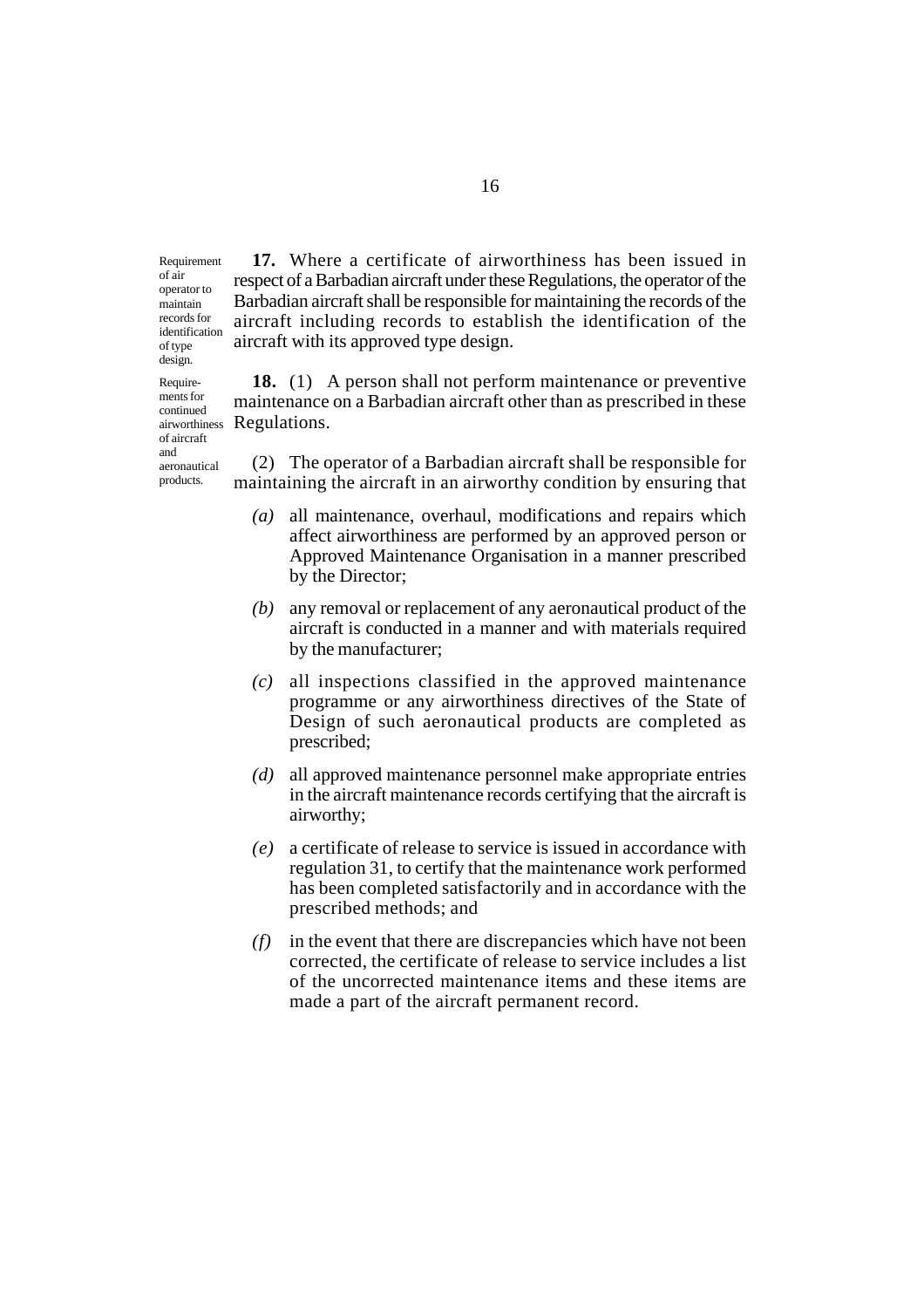(3) Any failure to maintain an aeronautical product in an airworthy condition as prescribed by this Regulation shall render the Barbados aircraft unfit for flight until such time it is restored to an airworthy condition by re-compliance with this Regulation.

19. (1) Maintenance activities shall include processes and Requirepractices established by the manufacturer of the aeronautical product and approved by the Civil Aviation Authority of the State of Design of such a product.

ments for aircraft maintenance programme.

(2) An operator shall prepare and submit to the Director for approval a maintenance programme, which shall include the applicable specifications, methods, procedures, tasks and intervals approved by the State of Design for the aircraft type.

(3) The maintenance programme referred to in paragraph (2), shall include a maintenance manual, airworthiness limitations, mandatory replacement times, fatigue life limits, inspection intervals, corrosion prevention and control, supplemental structural inspection programmes or structural integrity programmes, ageing aircraft programmes, reliability programmes and maintenance review board report as applicable.

(4) The maintenance programme referred to in paragraph (2), shall where the Director deems appropriate, be reviewed and updated in accordance with the reliability programme of the operator which shall take into consideration continuing airworthiness information promulgated by the manufacturer, the utilization of the aircraft, the operator's particular maintenance and operating environment and the experience of the operator.

(5) An operator shall not operate a Barbadian aircraft, for which a maintenance manual of the manufacturer or instructions for continued airworthiness that contains an airworthiness limitation section has been issued, unless the operator has complied with the following:

*(a)* the mandatory replacement times, inspection intervals and related procedures specified in the airworthiness limitation section of the maintenance manual, or instructions for airworthiness;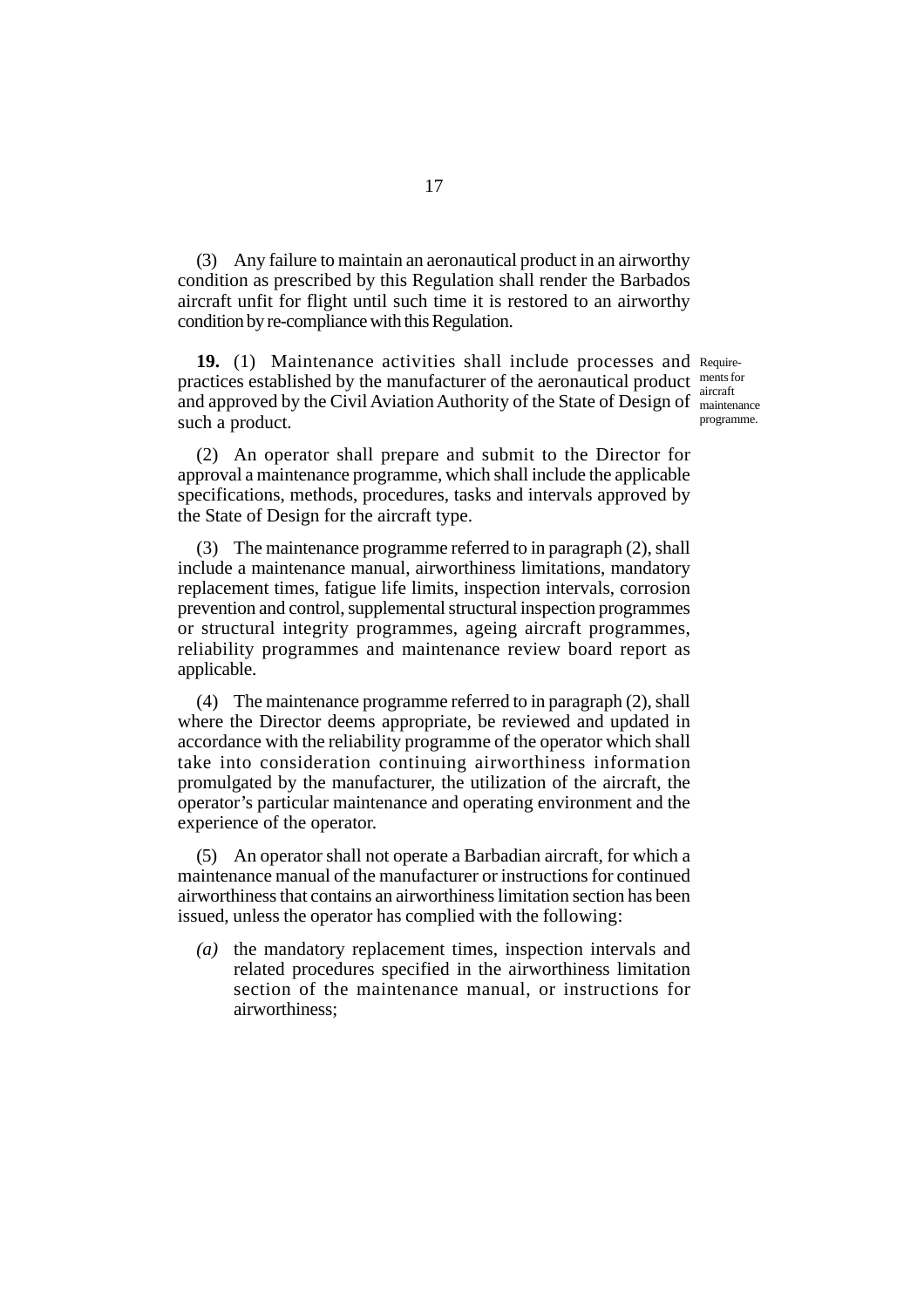- *(b)* the alternative inspection intervals and related procedures
	- (i) as set out in the specific operating provisions approved under the *Civil Aviation (Air Operator Certification and Administration) Regulations, 2007*; or
	- (ii) in accordance with the inspection programme approved under the *Civil Aviation (Aircraft Operations) Regulations, 2007*; or
- *(c)* the maintenance programme approved under these Regulations.

(6) No person shall make any amendments to an approved maintenance programme unless the amendment has first been approved by the Director.

- **20.** (1) Upon registering an aircraft in Barbados, the Director shall
- *(a)* notify the State of Design of the registration of the aircraft in Barbados; and
- *(b)* request
	- (i) all airworthiness directives in respect of the aircraft or its associated aeronautical product; and
	- (ii) any information which the State of Design deems necessary

for the continuing airworthiness and safe operation of the Barbadian aircraft.

(2) Whenever a State of Design considers an aircraft or its associated aeronautical product to be unsafe based on an airworthiness directive by that State, the State of Design shall issue a directive to Barbados in respect of any registered aircraft of the type identified in the airworthiness directive.

S.I. 2007 No.

S.I. 2007 No.

Airworthiness directives procedures.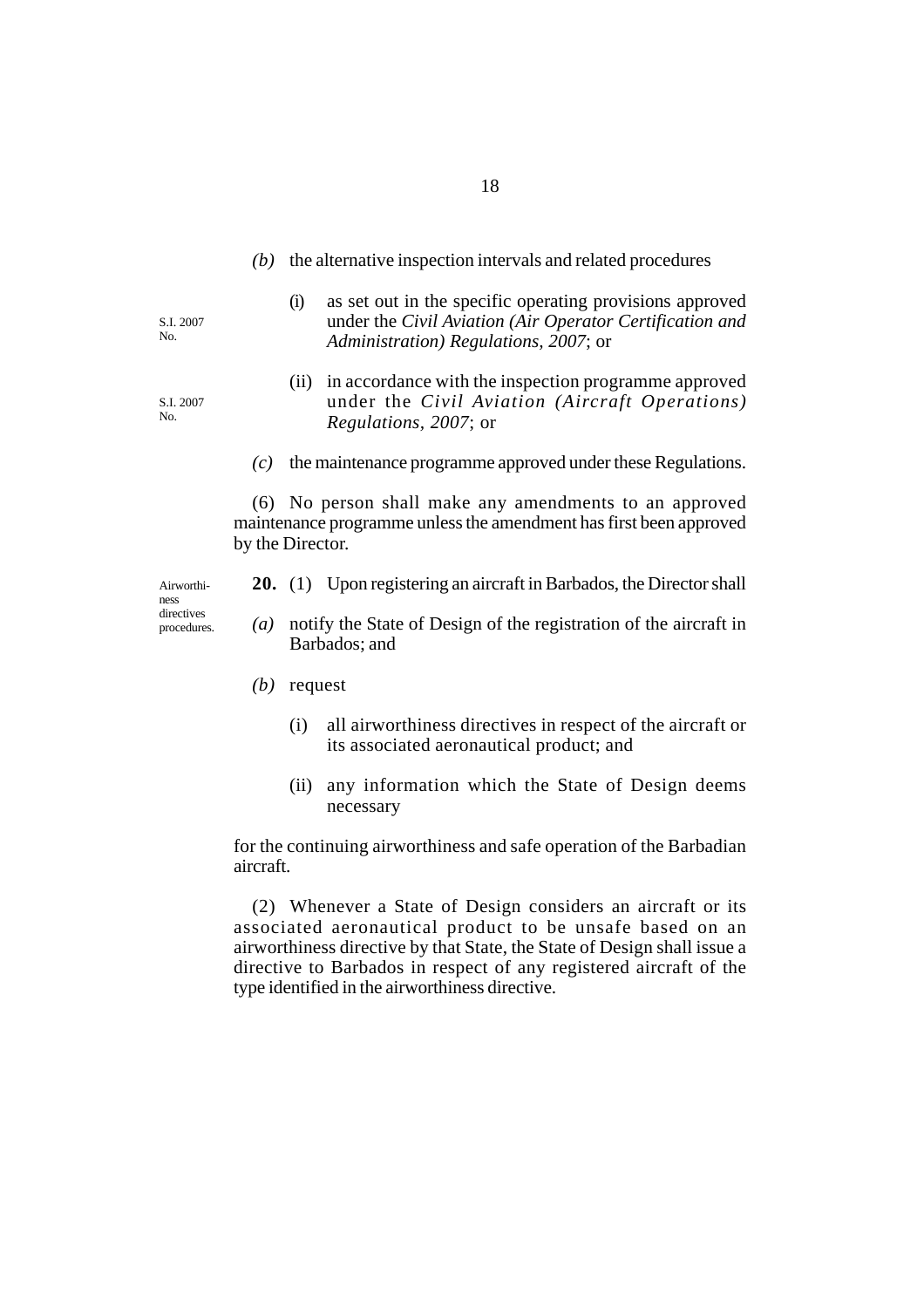(3) An operator of a Barbadian aircraft shall, whenever an airworthiness directive has been issued in respect of the same aircraft or aeronautical product type, comply with the airworthiness directives.

(4) Where the Director determines that an aeronautical product has exhibited an unsafe condition and such condition is likely to exist or to develop in other aeronautical products of the same type design, he shall issue a special airworthiness directive prescribing inspections and the conditions and limitations where any, under which such aeronautical products may continue to be operated, where an airworthiness directive has not been issued by the State of Design.

(5) The findings of any inspection referred to in paragraph (4), shall be forwarded immediately by the operator to the Director and to the State of Design.

- (6) Where
- *(a)* the State of Design;
- *(b)* the Director; or
- *(c)* the State of Registry for other aircraft operated within Barbados,

issues an airworthiness directive in respect of an aeronautical product, a person shall not operate the aeronautical product to which the airworthiness directive applies, except in accordance with the requirements of the airworthiness directive.

21. (1) An operator shall not operate an aircraft that has sustained Damage to damage unless all details of the damage are submitted to allow the aircraft. State of Registry to determine the airworthiness of the aircraft as defined by the appropriate airworthiness requirements.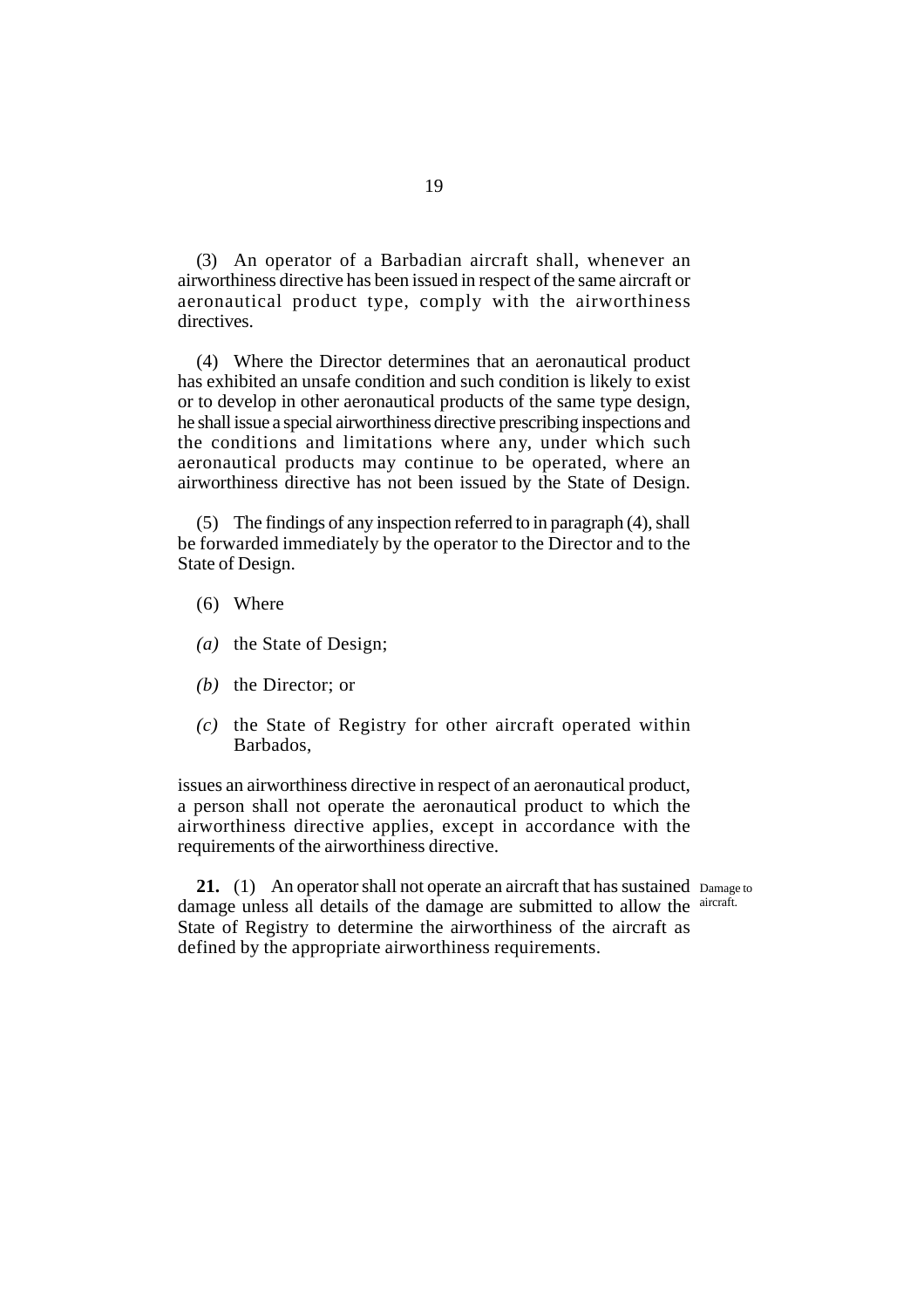(2) Where a Barbadian aircraft has sustained damage, the operator shall have the aircraft inspected by an appropriately qualified maintenance person, in accordance with the appropriate airworthiness requirements, to assess the damage to determine the airworthy state of the aircraft.

(3) Where it is determined upon inspection of a Barbadian aircraft in accordance with paragraph (2), that the damage sustained is of a nature such that the Barbadian aircraft is no longer airworthy, the Barbadian aircraft shall not be allowed to resume flight until it is certified as airworthy.

(4) Notwithstanding paragraph (3), in exceptional circumstances the Director may, upon application by the operator, issue a special flight permit prescribing the conditions under which the aircraft may operate to an airport at which it can be restored to an airworthy condition.

(5) An aircraft in respect of which a special flight permit has been issued under these Regulations shall not carry passengers.

(6) Where the damage sustained is of a nature that a Barbadian aircraft is no longer airworthy when the aircraft is in the territory of another Contracting State, the Civil Aviation Authority of that Contracting State is entitled to prevent the aircraft from resuming its flight.

(7) Where a foreign registered aircraft operating in Barbados has sustained damage, the operator of such foreign aircraft shall report the occurrence and the details of the damage to the Director and to the State of Registry, to allow the State of Registry to make an assessment of the airworthiness status of the aircraft.

(8) The Director may prevent the foreign registered aircraft referred to in paragraph (7) from resuming flight until he has received notification from the State of Registry that the aircraft is

*(a)* airworthy; or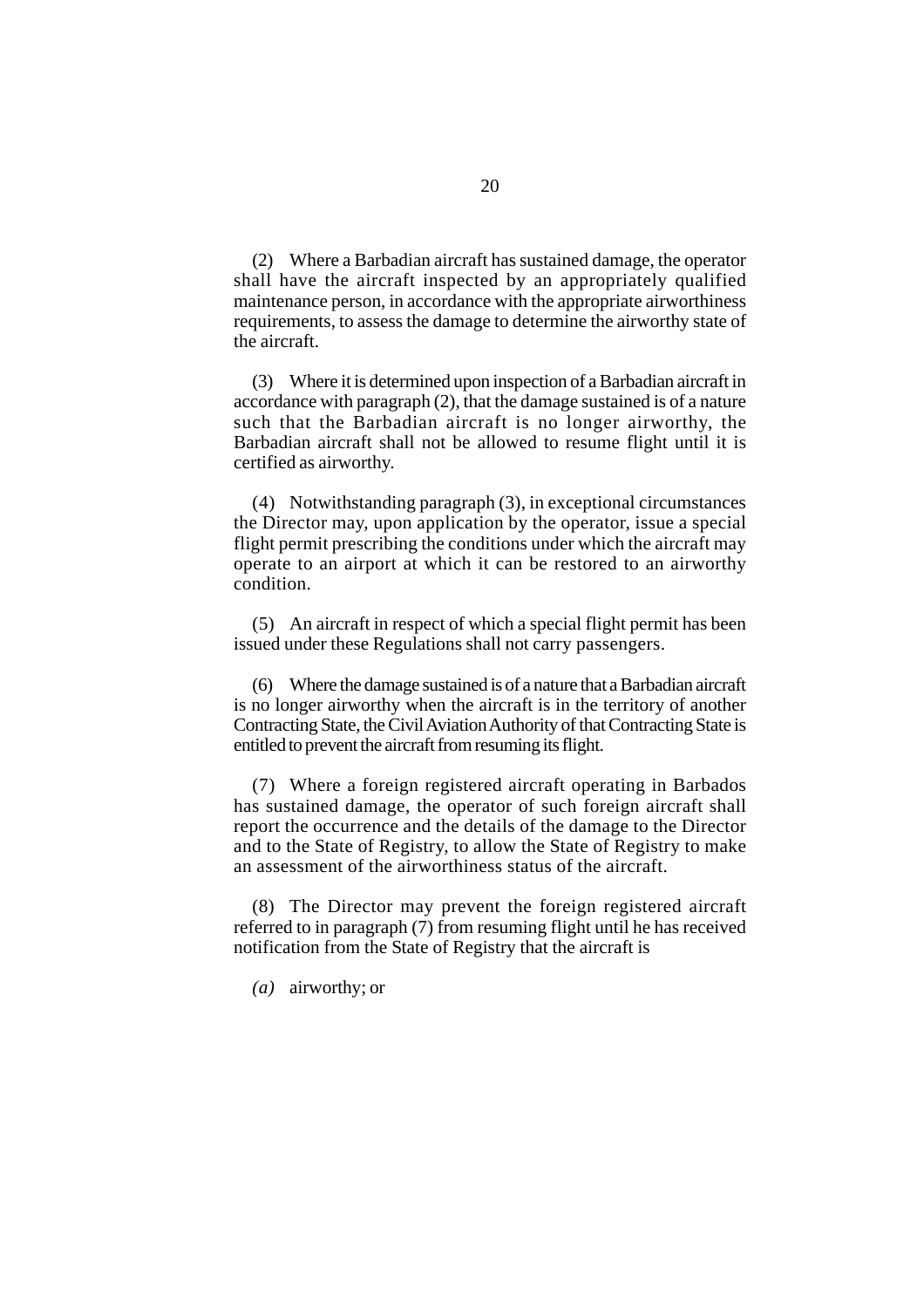*(b)* safe for flight, and is issued with a special flight permit or equivalent approval.

(9) Subject to satisfying the requirements of the Contracting State referred to in paragraph (6), and upon the restoration of the Barbadian aircraft to an airworthy condition or the issue of a special flight permit by the Director, the Civil Aviation Authority of that Contracting State may permit the Barbadian aircraft to resume flight.

malfunctions

22. (1) Operators, Approved Maintenance Organisations, air Reporting of traffic controllers, pilots and holders of aircraft maintenance licences failures, shall report to the Director any faults, failures, malfunctions or defects, and defects. and other occurrences on any Barbadian aircraft under their control which cause or might cause adverse effects on the continued airworthiness of the aircraft, such as

- *(a)* fires during flight and whether the related fire-warning system operated properly;
- *(b)* fires during flight not protected by a related fire-warning system;
- *(c)* false fire-warning during flight;
- *(d)* an engine exhaust system that causes damage during flight to the engine, adjacent structure, equipment or components;
- *(e)* an aircraft component that causes accumulation or circulation of smoke, vapour, toxic or noxious fumes in the crew compartment or passenger cabin during flight;
- *(f)* engine shutdown during flight because of a flame-out;
- *(g)* engine shutdown during flight when external damage to the engine or aircraft structure occurs;
- *(h)* engine shutdown during flight due to foreign object ingestion or icing;
- *(i)* engine shutdown during flight;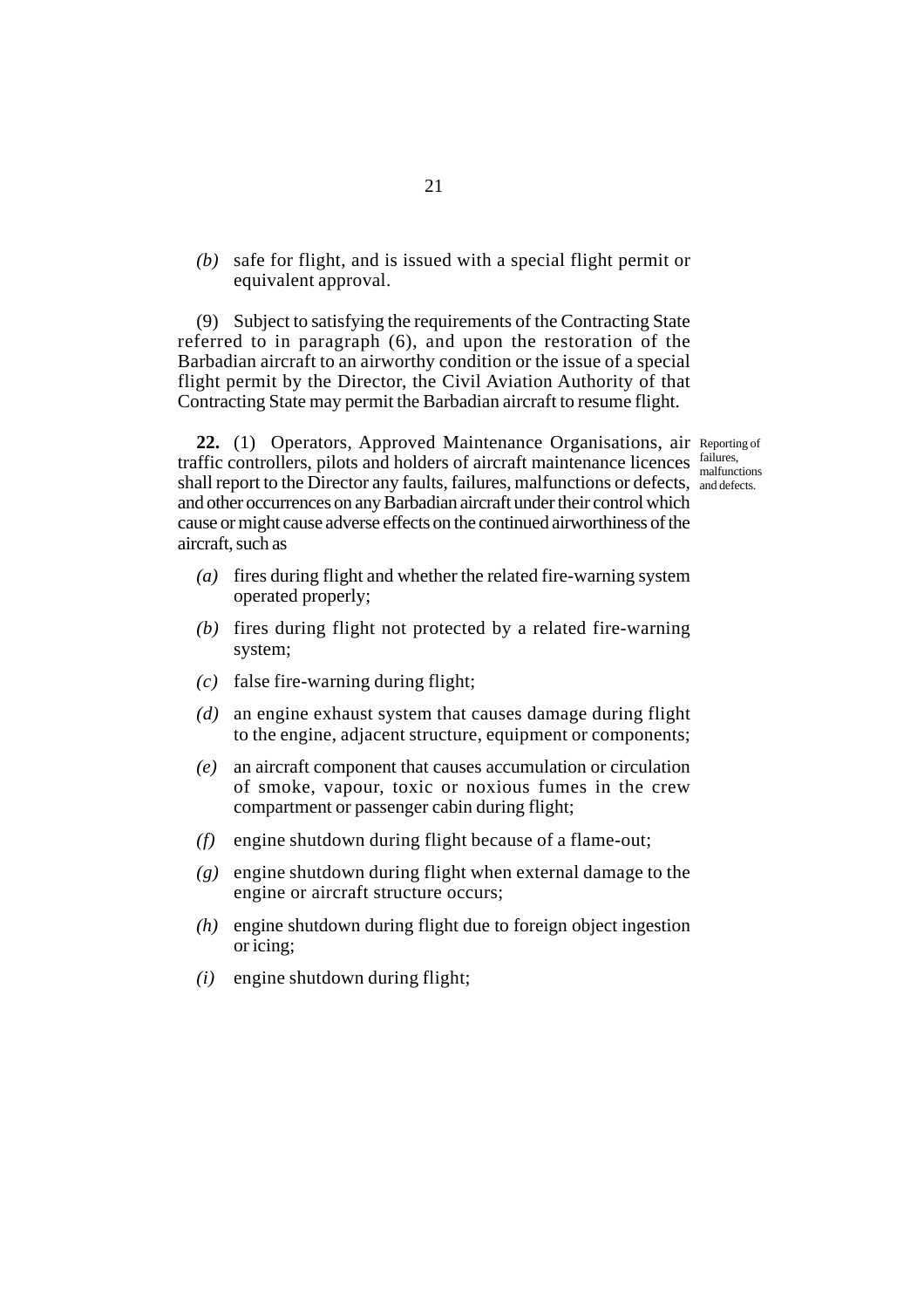- *(j)* a propeller feathering system or ability of the system to control overspeed during flight;
- *(k)* a fuel or fuel-dumping system that affects fuel flow or causes hazardous leakage during flight;
- *(l)* an unintended landing gear extension or retraction, or opening or closing of landing gear doors during flight;
- *(m)* brake system components that results in loss of brake actuating force when the aircraft is in motion on the ground;
- *(n)* aircraft structure that requires major repair;
- *(o)* cracks, permanent deformation or corrosion of aircraft structure, if more than the maximum acceptable to the manufacturer or the Director;
- *(p)* aircraft components or systems malfunctions that result in taking emergency actions during flight;
- *(q)* each interruption to a flight, unscheduled change of aircraft route, or unscheduled stop or diversion from a route caused by known or suspected technical difficulties or malfunctions;
- *(r)* any abnormal vibration or buffeting caused by a structural or system malfunction, defect or failure;
- *(s)* a failure or malfunction of more than one airspeed or altitude instrument during a given operation of the aircraft;
- *(t)* the number of engines removed prematurely because of malfunction, failure or defect, listed by make and model and the aircraft type in which it was installed; or
- *(u)* the number of propeller featherings in flight, listed by type of propeller, engine and aircraft on which it was installed.
- (2) A report required by this Regulation shall
- *(a)* be submitted to the Director within 72 hours after determining that the failure, malfunction or defect required to be reported has occurred; and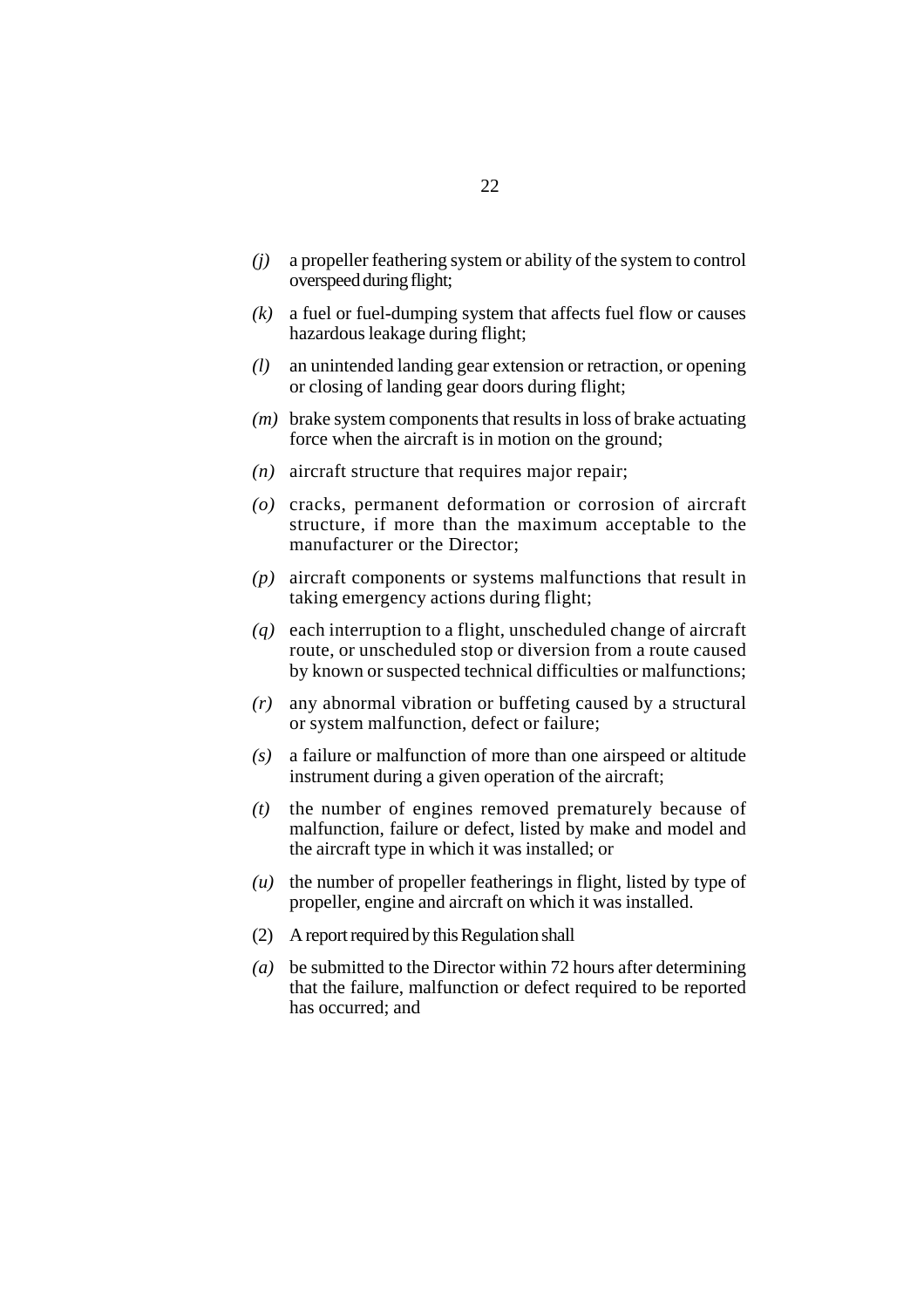- *(b)* include as much of the following information as is available and applicable:
	- (i) aircraft serial number;
	- (ii) when the failure, malfunction or defect is associated with an article approved under a Technical Standard Order authorisation, the article serial number and model designation, as appropriate;
	- (iii) when the failure, malfunction or defect is associated with an engine or propeller, the engine or propeller serial number, as appropriate;
	- (iv) product model;
	- (v) identification of the part, component or system involved, including the part number; and
	- (vi) nature of the failure, malfunction or defect.

(3) The operator shall ensure that a report referred to in paragraph (1), is also submitted in a timely manner to

- *(a)* the State of Registry, for an aircraft registered in a foreign State;
- *(b)* the State of Design; and
- *(c)* the holder of the type certificate.

(4) A report under this Regulation shall be made in a form and manner acceptable to the Director.

23. (1) All modifications and repairs to an aeronautical product Procedures shall comply with airworthiness requirements acceptable to the  $_{\text{median}}^{\text{for major}}$ **Director** 

modification and major repairs.

(2) A national operator shall establish procedures to ensure that the substantiating data which supports compliance with the airworthiness requirements are retained for the purpose of inspection by the Director.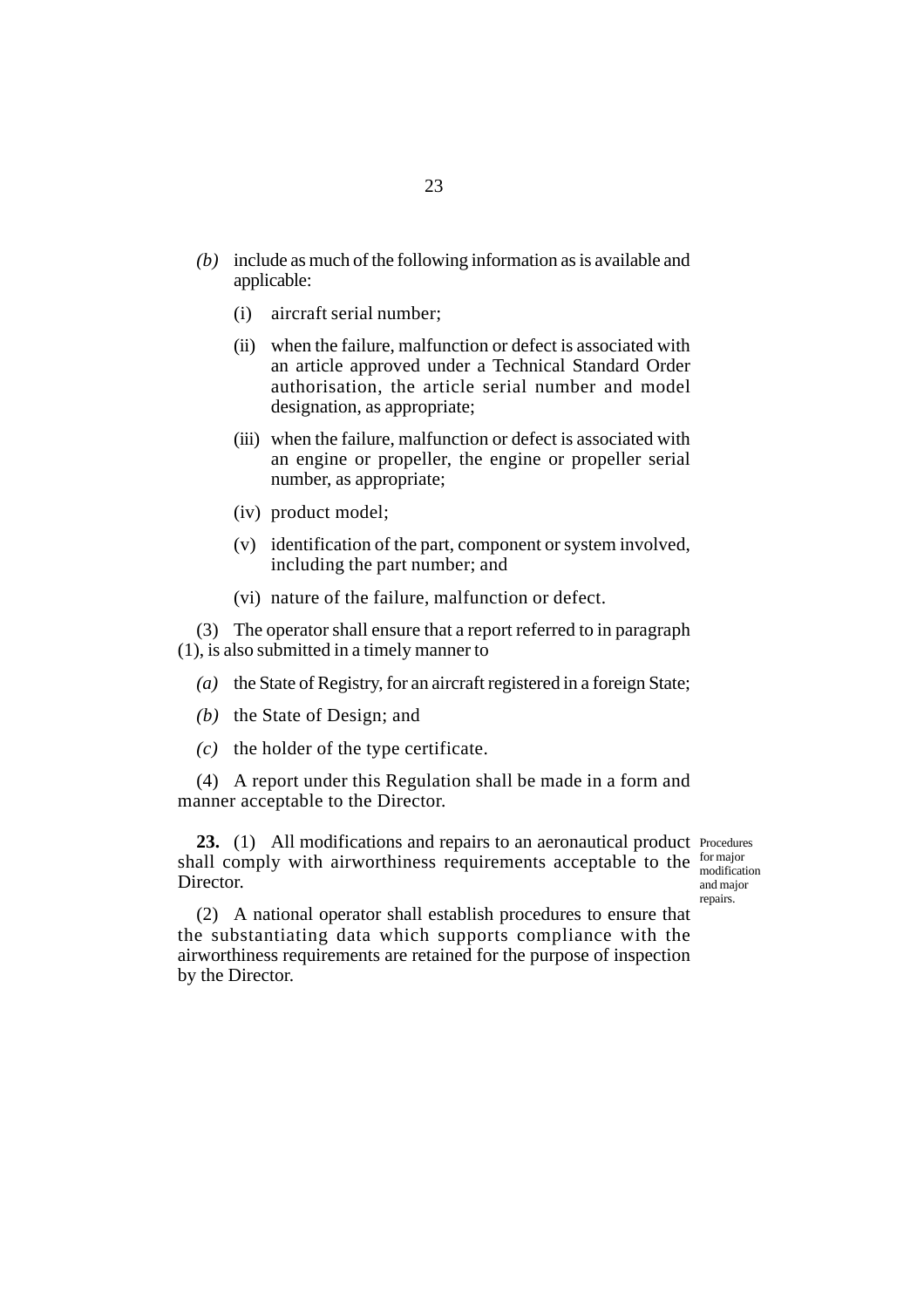(3) Notwithstanding paragraph (2), in the case of a major repair or major modification to an aeronautical product, the major repair or modification to such product, shall be completed in accordance with technical data approved or accepted by the Director.

(4) A major repair or major modification to an aeronautical product shall be performed by

- *(a)* an Approved Maintenance Organisation in accordance with the limitations of its Operations Specifications issued by the Director;
- *(b)* an air operator in accordance with the Operations Specifications issued by the Director; or
- *(c)* the holder of a valid inspection authorisation in accordance with the limitation of such inspection authorisation.

(5) An operator shall, promptly upon its completion, prepare a report of each major modification or major repair of an aeronautical product operated by him.

(6) An operator shall submit a copy of each report of a major modification to the Director, and shall keep a copy of each report of a major repair available for inspection.

(7) Where a major repair or major modification results in a change in the aircraft operating limitations or flight data contained in the aircraft flight manual, those operating limitations or flight data in the aircraft flight manual shall be appropriately revised and set forth as prescribed.

## PART IV

#### *Aircraft Maintenance and Inspection*

**24.** This Part prescribes the requirements for maintenance and inspection of a Barbadian aircraft and its associated aeronautical products. Applicability of Part IV.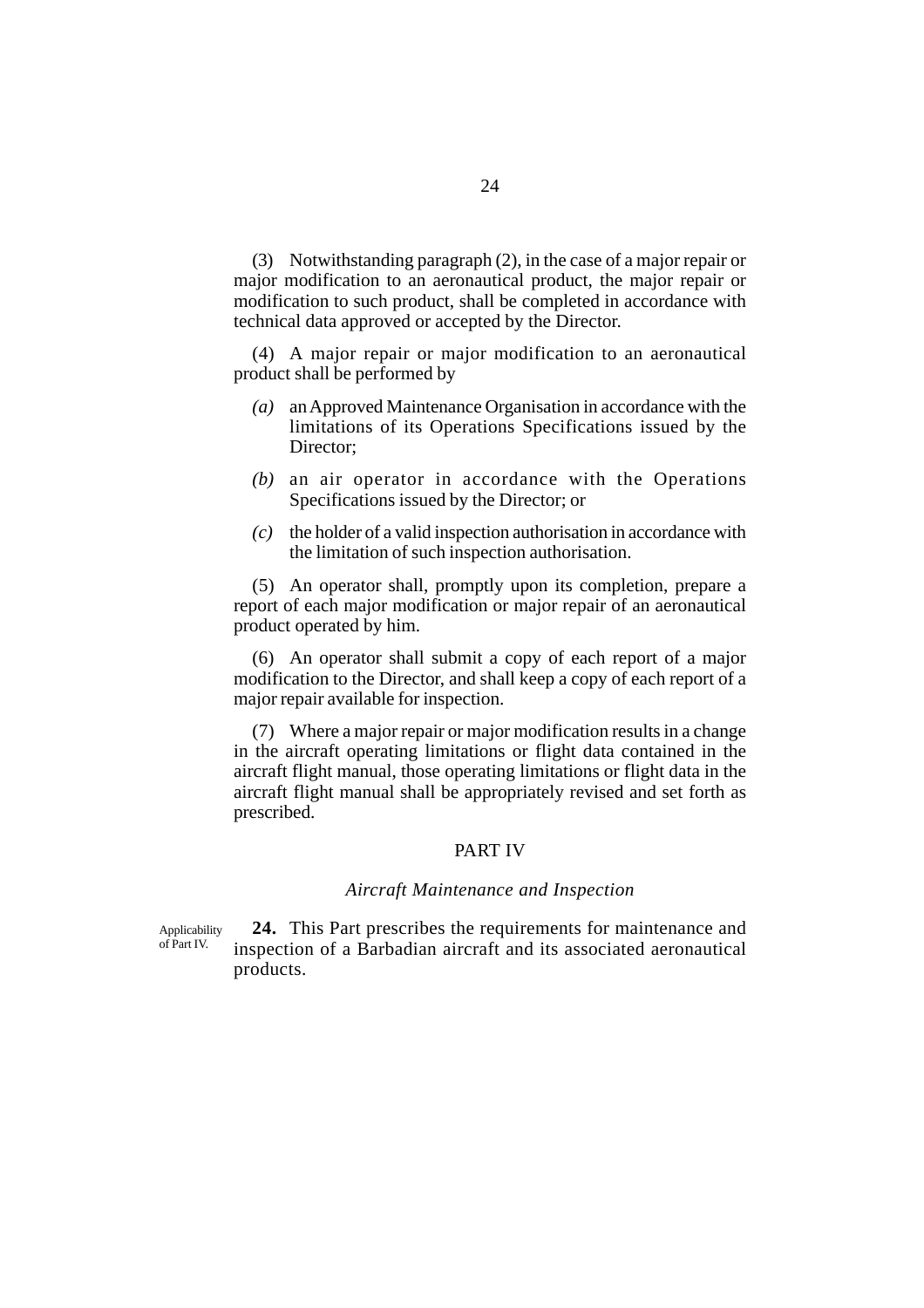**25.** (1) A person shall not perform any task defined as Persons maintenance, preventive maintenance or modification of a Barbados authorised to aircraft or its aeronautical products, unless that person is

perform **maintenance** or preventive

- (a) a pilot authorised by the Director, who is limited to perform maintenance. preventive maintenance on specified non-commercial Barbados owned small aircraft or operated by such pilot;
- *(b)* an aircraft maintenance engineer, limited to perform maintenance, preventive maintenance or modification of an aircraft or aeronautical product for which he holds a licence; and
- *(c)* performing maintenance, preventive maintenance or modification under the supervision of an aircraft maintenance engineer authorised to perform such maintenance who
	- (i) personally observes the work being done to the extent necessary to ensure that it is being done properly; and
	- (ii) is readily available in person for consultation;
- *(d)* an Approved Maintenance Organisation subject to the limitations of its Operations Specifications;
- *(e)* an air operator subject to the limitations of his Operations Specifications; or
- *(f)* a manufacturer holding an Approved Maintenance Organisation certificate issued or accepted by the Director may
	- (i) rebuild or modify any aeronautical product manufactured by that manufacturer under a type certificate or production certificate;
	- (ii) rebuild or modify any aeronautical product manufactured by that manufacturer under a Technical Standard Order Authorisation, a Parts Manufacturing Approved Standard in respect of material, parts, process or appliance issued by the State of Design; and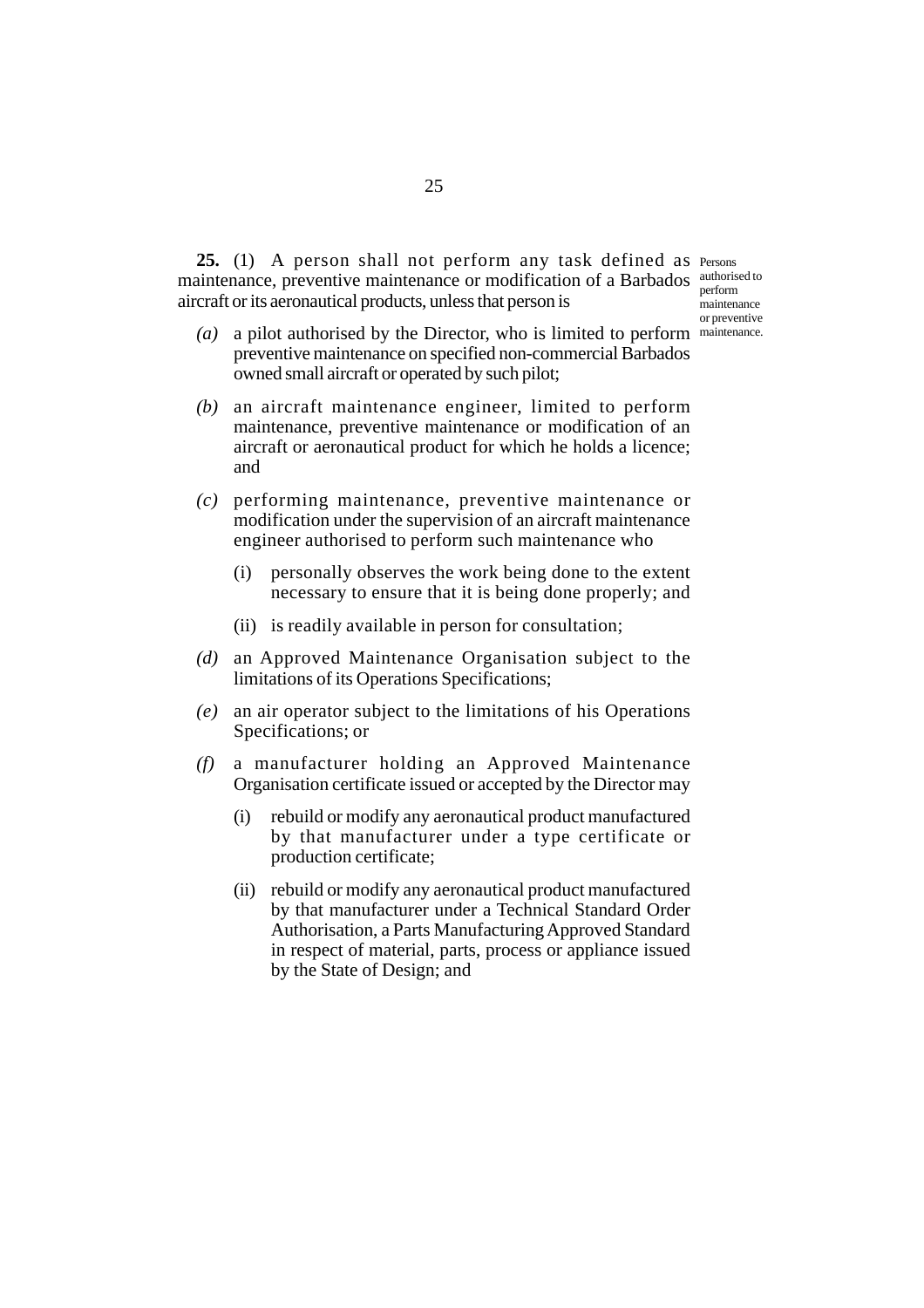(iii) where applicable, perform any inspection required by the Act or Regulations made thereunder on aircraft it manufactures, while currently operating under a production certificate or under a currently approved production inspection system for such aircraft.

(2) A person shall not perform maintenance, preventive maintenance or modification referred to in paragraph (1), as appropriate, unless he has received

- *(a)* basic aeronautical knowledge and skill training in the area of maintenance to be undertaken;
- *(b)* familiarization training on the aeronautical product on which maintenance is to be undertaken;
- *(c)* training on company maintenance procedures and documentation;
- *(d)* training on aircraft maintenance practices and procedures;
- *(e)* training on procedures for introduction into service of new equipment with which the maintenance personnel are not familiar;
- *(f)* continuation training on topics relevant to the operations; and
- *(g)* human factors training in the relevant aviation areas.

Persons authorised to perform inspections.

**26.** A person, shall not perform the inspections required by the Act or Regulations made thereunder for a Barbadian aircraft and its aeronautical products prior to or after it has undergone maintenance, preventive maintenance, rebuilding or modification unless that person is

- *(a)* an aircraft maintenance engineer, who may conduct the required inspection subject to the limitations of his licence;
- *(b)* an Approved Maintenance Organisation, who may conduct the required inspection subject to its operations specification;
- *(c)* a national air operator, who may conduct the required inspection subject to his Operations Specifications; or

26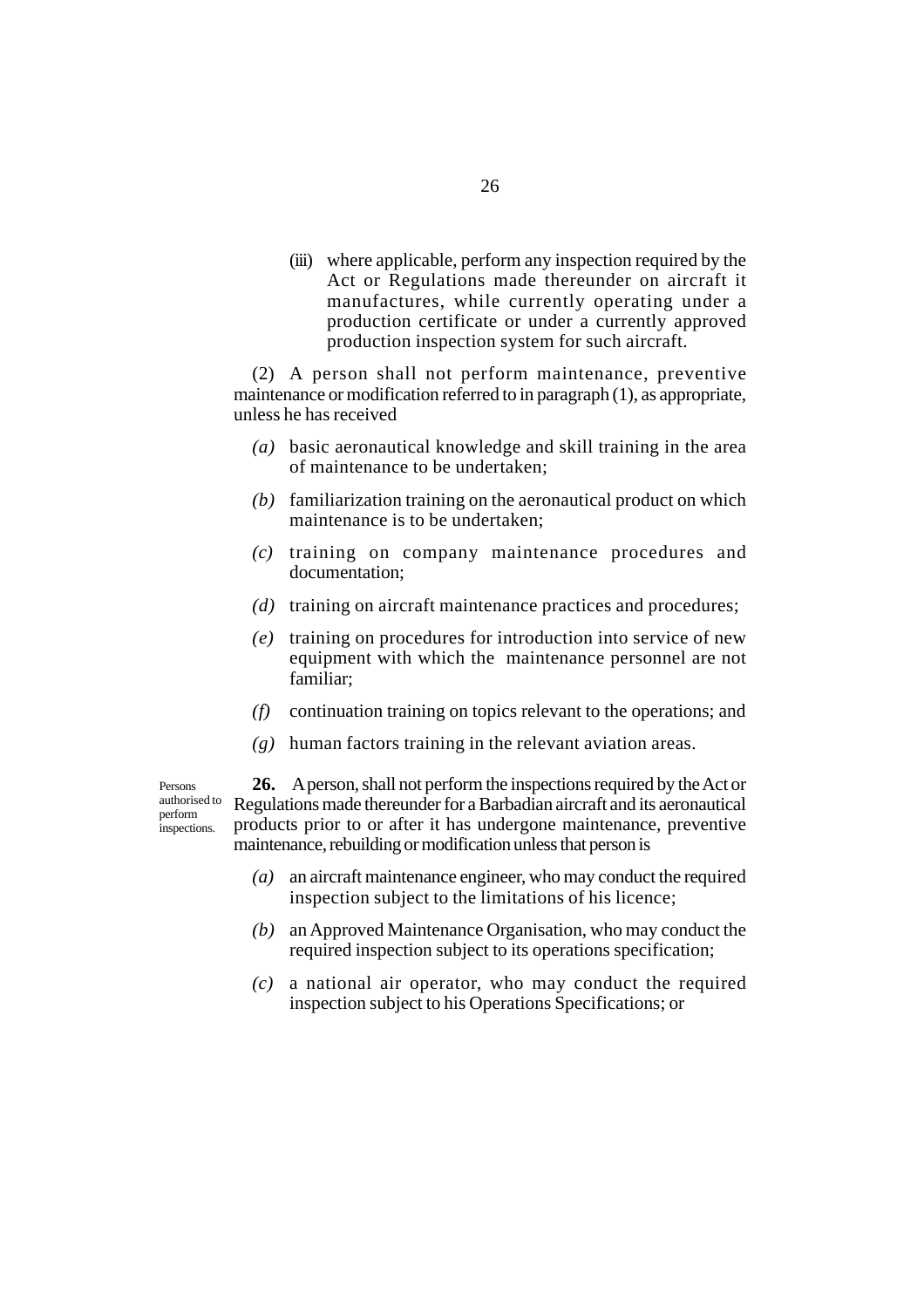*(d)* a qualified person approved by the Director to perform such inspection.

27. A person issuing a certificate of release to service specified in Persons regulation 26 shall be

- (a) a pilot authorised by the Director to perform limited preventive  $\frac{\text{certificance of}}{\text{release to}}$ maintenance in accordance with regulation  $25(1)(a)$  on service. specified non-commercial Barbados small aircraft, owned or operated by the pilot;
- *(b)* an aircraft maintenance engineer performing, supervising, or inspecting the maintenance of an aeronautical product subject to the limitations of his licence and rating;
- *(c)* an Aircraft Maintenance Organisation subject to the limitations of its Operations Specifications; or
- *(d)* a national air operator subject to the limitations of his Operations Specifications.

28. (1) A person authorised by these Regulations to perform Maintenance maintenance or preventive maintenance referred to in regulation 25 on an performance aeronautical product shall use the methods, techniques and practices prescribed in the current maintenance manual or instructions for continued airworthiness of the manufacturer.

(2) Notwithstanding the methods, techniques and practices specified in the current maintenance manual or instructions for continued airworthiness referred to in paragraph (1), a person conducting maintenance or preventive maintenance shall

- *(a)* where an air operator has an approved maintenance control manual which contains the methods, techniques and practices; and
- *(b)* where the Director prescribes additional methods, techniques and practices in accordance with approved equivalent engineering and safety standards,

comply with such methods, techniques and practices.

authorised to issue release to

rules.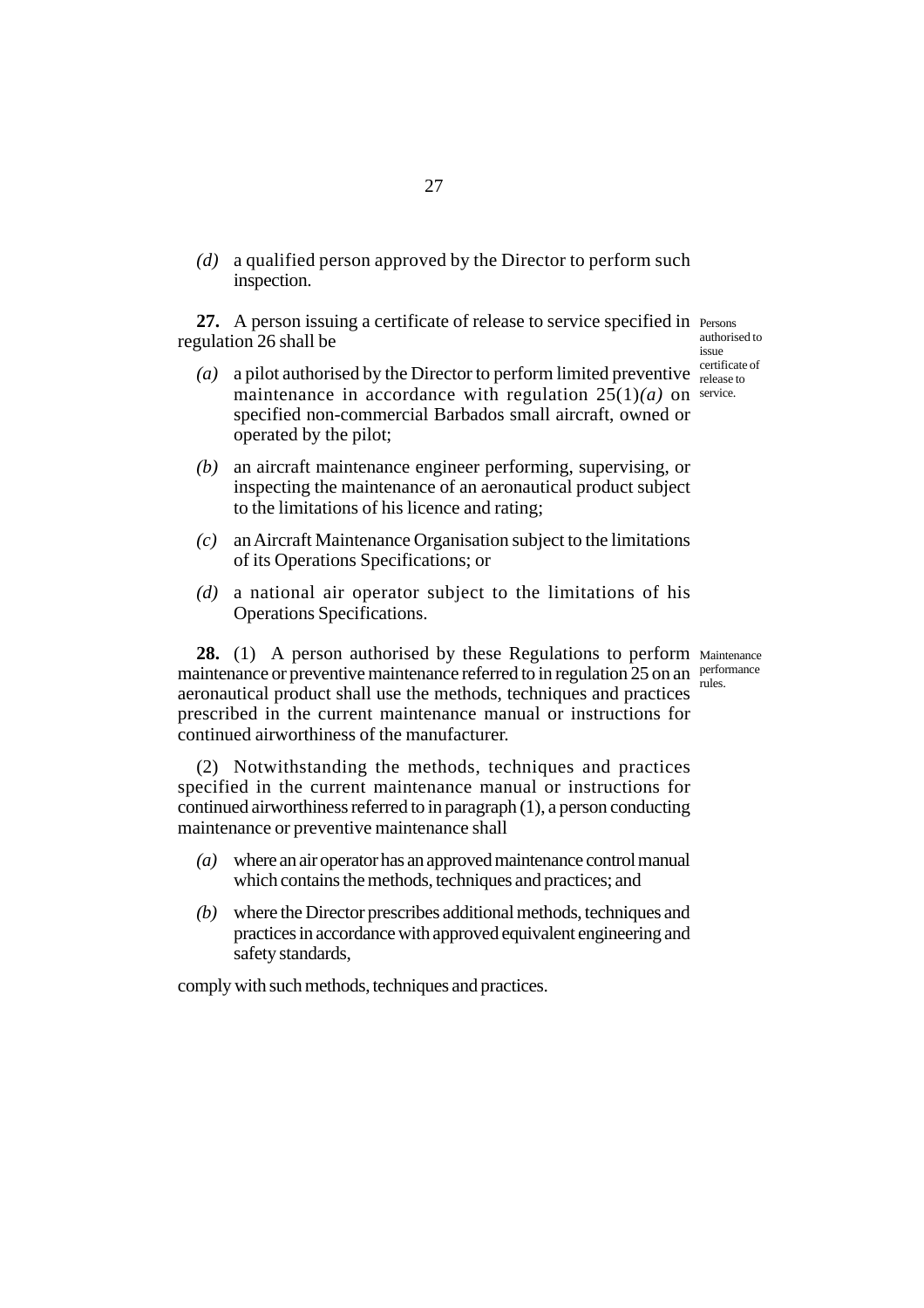(3) A person authorised by these Regulations to perform maintenance or preventive maintenance shall use the tools, equipment, and test apparatus necessary to assure completion of the work in accordance with accepted industry practices.

(4) Where the manufacturer recommends special equipment or test apparatus, the person approved to perform maintenance on such aeronautical product shall use such equipment or apparatus or equivalent equipment or apparatus that is acceptable to the Director on such aeronautical product.

(5) A person authorised by these Regulations to perform maintenance or preventive maintenance on an aeronautical product which may or may not have been modified shall perform such work in such a manner and use materials of such a quality that the condition of such aeronautical product upon which such work was performed shall be at least equal to its original or where modified to its modified standard, with regard to aerodynamic function, structural strength, resistance to vibration and deterioration and other qualities affecting airworthiness.

(6) The methods, techniques and practices contained in the maintenance control manual of an air operator and maintenance programme as approved by the Director will constitute an acceptable means of compliance with this Part.

(7) A person authorised to perform inspection or other maintenance specified in the limitations section of the current maintenance manual of the manufacturer or current instructions for continued airworthiness shall perform such inspection or other maintenance in accordance with that limitations section or in accordance with specifications acceptable to the Director.

(8) No person shall install any part, component, appliance or material on an aircraft unless that part, component, appliance or material is specified by the manufacturer as being useable on the aircraft, and is traceable to a source approved by the Director.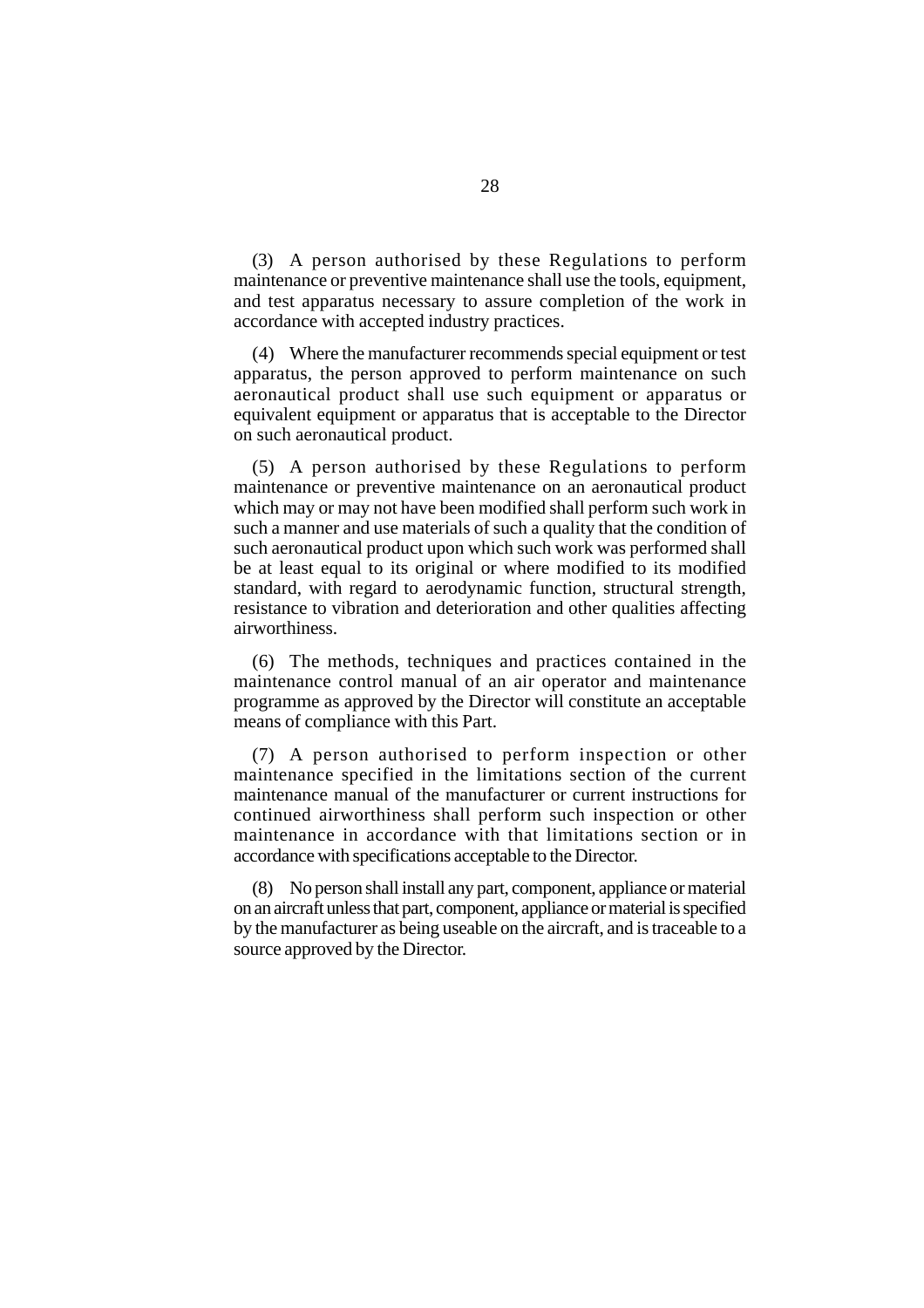ance rules.

29. (1) Where a person authorised to perform inspections under these Inspection Regulations is required by the Act or Regulations made thereunder to  $perform$ perform an inspection on an aeronautical product, he shall perform the inspection so as to determine whether the aeronautical product or portion thereof under inspection, meets all applicable airworthiness requirements.

(2) Where an inspection programme is required by the maintenance manual of a manufacturer for a specific aeronautical product being inspected in paragraph (1), the person conducting such inspection shall do so in accordance with the instructions and procedures set forth in the inspection programme.

(3) A person authorised to perform inspections under these Regulations, shall in performing such inspection on a rotorcraft, conduct such inspections in accordance with the maintenance manual or instructions for continued airworthiness of the manufacturer.

(4) No person shall issue a certificate of release to service for an aircraft where a system which can affect the flight path, attitude or propulsive force of that aircraft has ben disturbed, unless that system has been inspected and certified by two appropriately type-rated aircraft maintenance engineers.

**30.** (1) A person authorised to perform an annual or one hundred Annual and hour inspection under these Regulations shall use a check-list while one hundredperforming such inspection.

hour inspections and use of

(2) The check-list referred to in paragraph (1), shall include the scope check-list. and detail of the required items acceptable to the Director.

(3) A person authorised to perform inspections under these Regulations, shall before issuing a certificate of release to service in respect of

*(a)* a reciprocating-engine-powered aircraft; or

*(b)* a turbine-engine-powered aircraft,

operate the aircraft engine or engines to determine satisfactory performance in accordance with the current recommendations of the aircraft manufacturer after an annual or one hundred-hour inspection.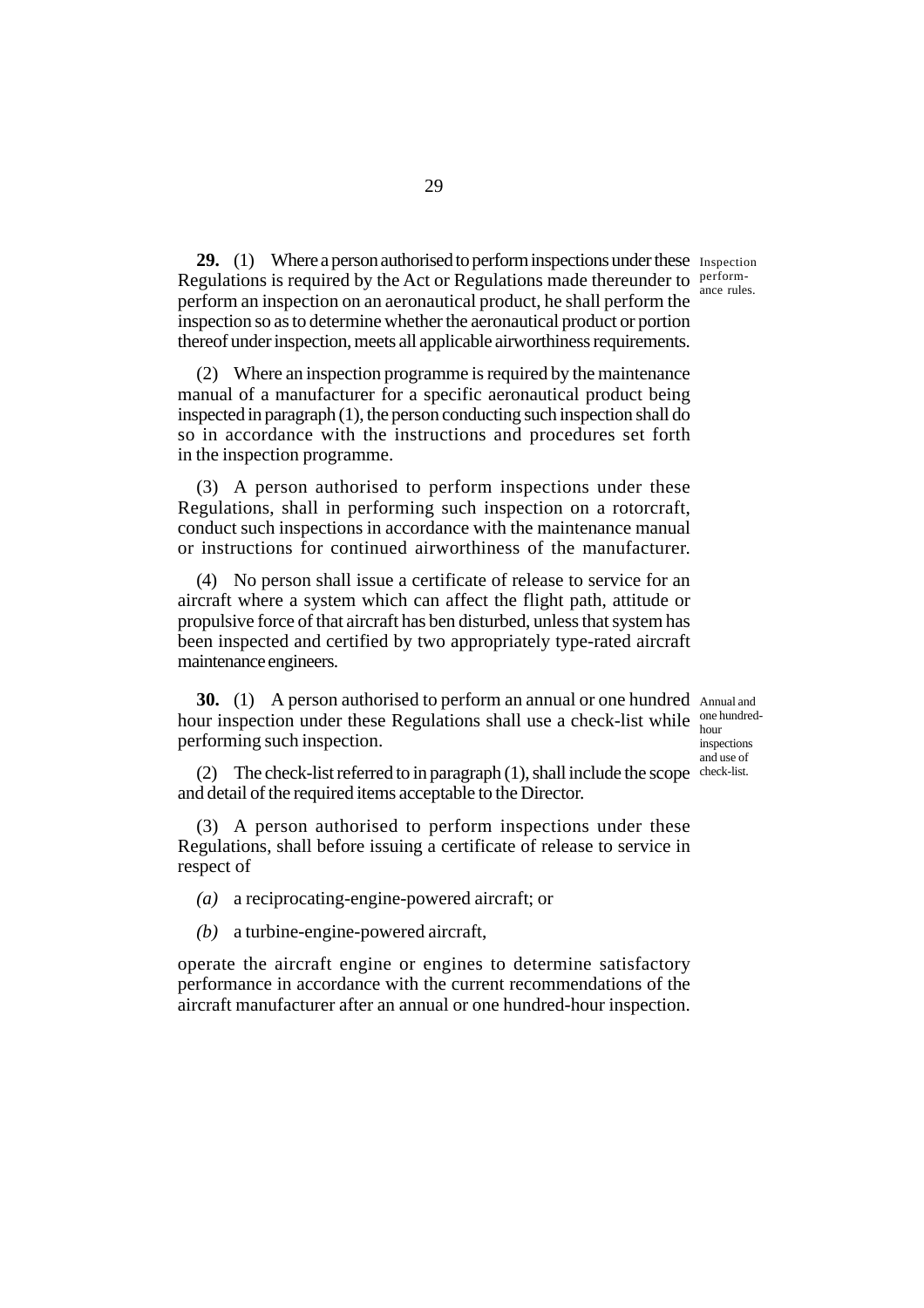Issue of certificate of release to service.

**31.** (1) Where a person authorised to perform inspections under these Regulations is satisfied that an aeronautical product which has undergone maintenance or preventive maintenance or rebuilding is airworthy or serviceable as required under these Regulations, he shall issue a certificate of release to service in respect of such aeronautical product.

(2) The person authorised to perform inspections under the Act or Regulations made thereunder, who finds that the aircraft is not airworthy, shall not issue a certificate of release to service and shall provide the operator of the aeronautical product with a signed and dated list of such discrepancies.

(3) The aeronautical product referred to in paragraph (2), shall not be issued a certificate of release to service until all discrepancies identified in the listing have been addressed satisfactorily.

Performance rules, certificate of release to service.

**32.** A person authorised to perform inspections under these Regulations shall not issue a certificate of release to service for any aeronautical product referred to in regulation 31 unless

- *(a)* the appropriate maintenance record entry has been made;
- *(b)* the repair or modification form has been completed in the manner prescribed by the Director;
- *(c)* the maintenance requirements, aircraft operating limitations or flight data contained in the approved aircraft flight manual required to be revised as a result of a repair or modification are appropriately revised;
- *(d)* that person used up-to-date approved data company procedures as applicable, recommended and calibrated tools and tested equipment in an appropriate environment to perform the inspections; and
- *(e)* the appropriate release to service check has been satisfactorily performed.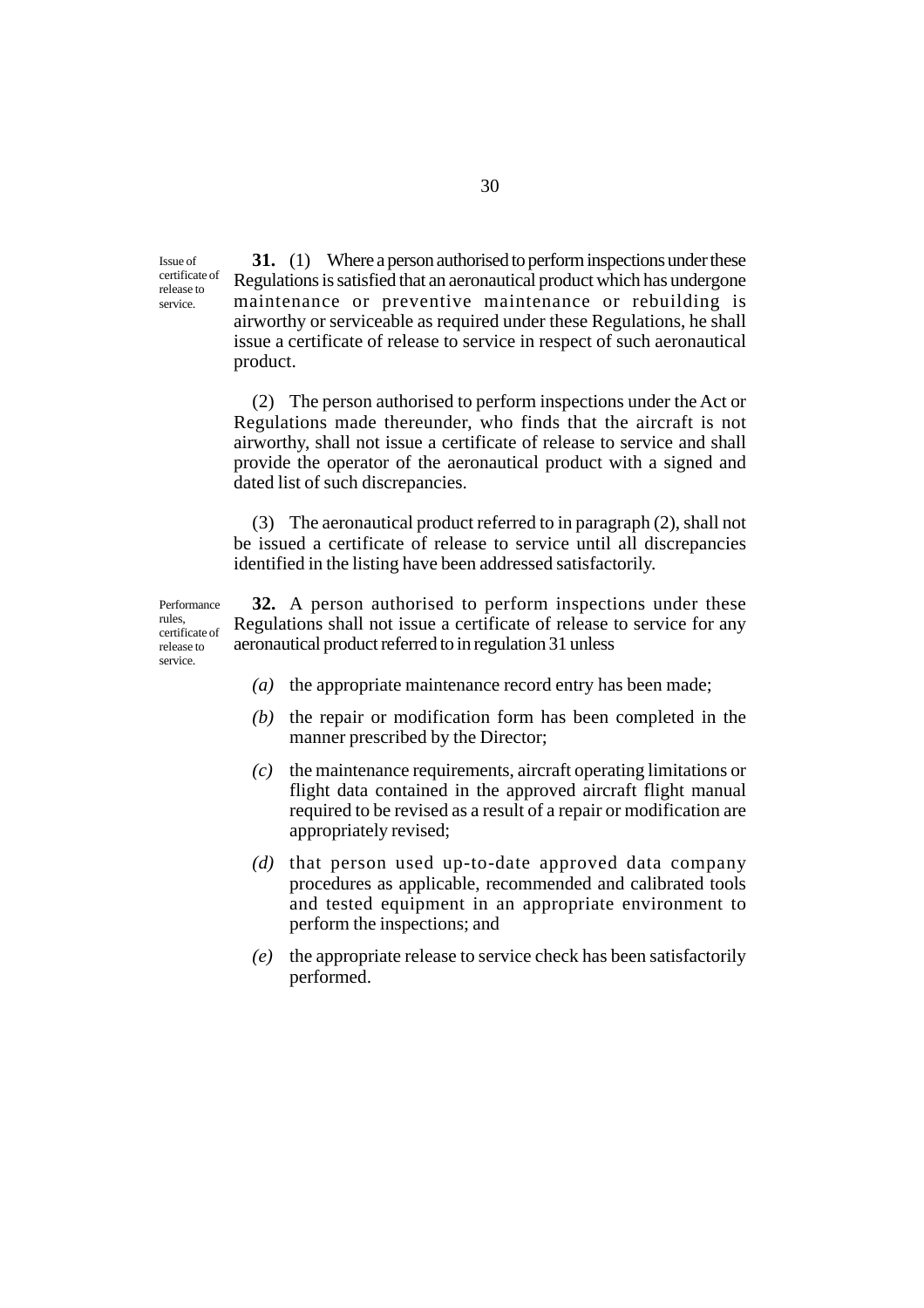#### PART V

## *Maintenance Records and Entries*

**33.** This Part prescribes the requirements for maintenance records Applicability and entries following maintenance, preventive maintenance, overhaul and modifications for aircraft and aeronautical products. of Part V.

34. (1) A person who is authorised under these Regulations to Content, perform maintenance, preventive maintenance, rebuild an aircraft or form, and aeronautical product shall when the work is performed satisfactorily, maintenance, make the following entry in the maintenance record of such aircraft or preventive aeronautical product: disposition of maintenance, rebuilding, and

- (a) a description and reference to data acceptable to the Director  $\frac{1}{\text{of records.}}$ of the work performed; modification
- *(b)* the completion date of the work performed; and
- *(c)* the name, signature, licence or authorisation number and kind of licence or authorisation as applicable, held by that person.

(2) A person performing a major repair or major modification shall record the details of that major repair or modifications in the form and manner prescribed by the Director.

(3) A person working under the supervision of an aircraft maintenance engineer shall not perform any inspection required by the *Civil Aviation (Aircraft Operations) Regulations, 2007*, or any S.I. 2007 inspection performed after a major repair or modification. No.

**35.** (1) A person shall not describe an aeronautical product as Records of being overhauled in any maintenance record, unless such aeronautical overhauland product has been

*(a)* disassembled, cleaned, inspected as permitted, repaired as necessary and reassembled using methods, techniques and practices acceptable to the Director; and

rebuilding.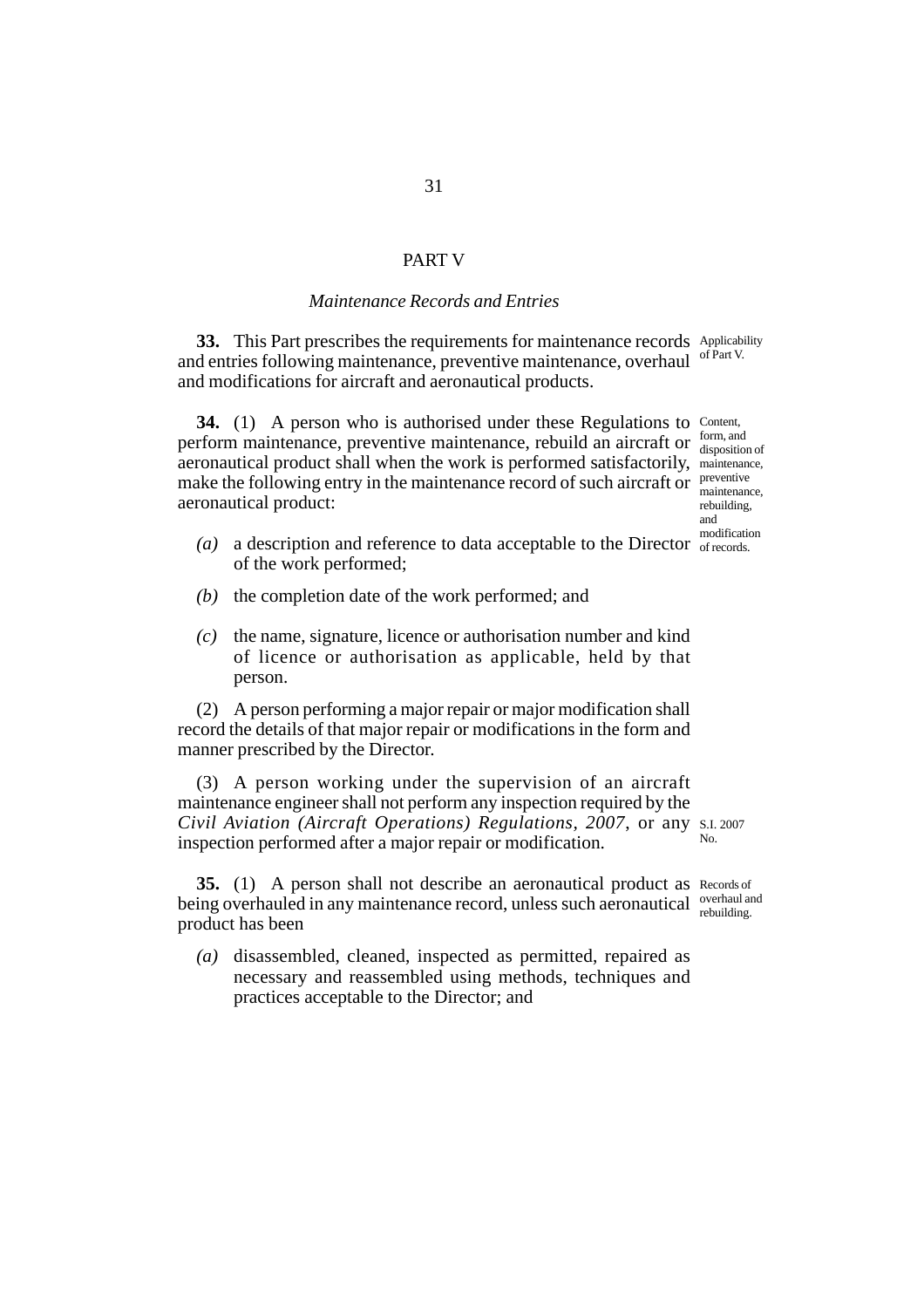*(b)* tested in accordance with approved standards and technical data, or in accordance with current standards and technical data acceptable to the Director, which have been developed and documented by the holder of the type certificate, supplemental type certificate, or a material, part, process or appliance manufacturing approval.

(2) A person shall not describe an aeronautical product as being rebuilt in any maintenance record, unless it has been disassembled, cleaned, inspected as permitted, repaired as necessary, reassembled and tested to the same tolerances and limits as a new item using either new parts or used parts that conform to new part tolerances and limits.

Content, form, and disposition of records for inspections.

**36.** (1) A person authorised to issue a certificate of release to service under the Act or Regulations made thereunder for an aeronautical product after performing an inspection in accordance with the Act or Regulations made thereunder, shall enter in the maintenance record of such aeronautical product

- *(a)* the type of inspection and a brief description of the extent of the inspection;
- *(b)* the date of the inspection and aircraft total time in service;
- *(c)* his name, signature, licence number and kind of licence where the certificate of release to service is issued under the privileges of his licence;
- *(d)* his name, signature or stamp, authorisation number and Approved Maintenance Organisation approval number where the certificate of release to service is issued under the privileges of the Approved Maintenance Organisation certificate; and
- *(e)* the inspection programme accomplished, and a statement that the inspection was performed in accordance with the inspections and procedures for that particular programme where an inspection is conducted under an inspection programme provided for in the Act or Regulations made thereunder.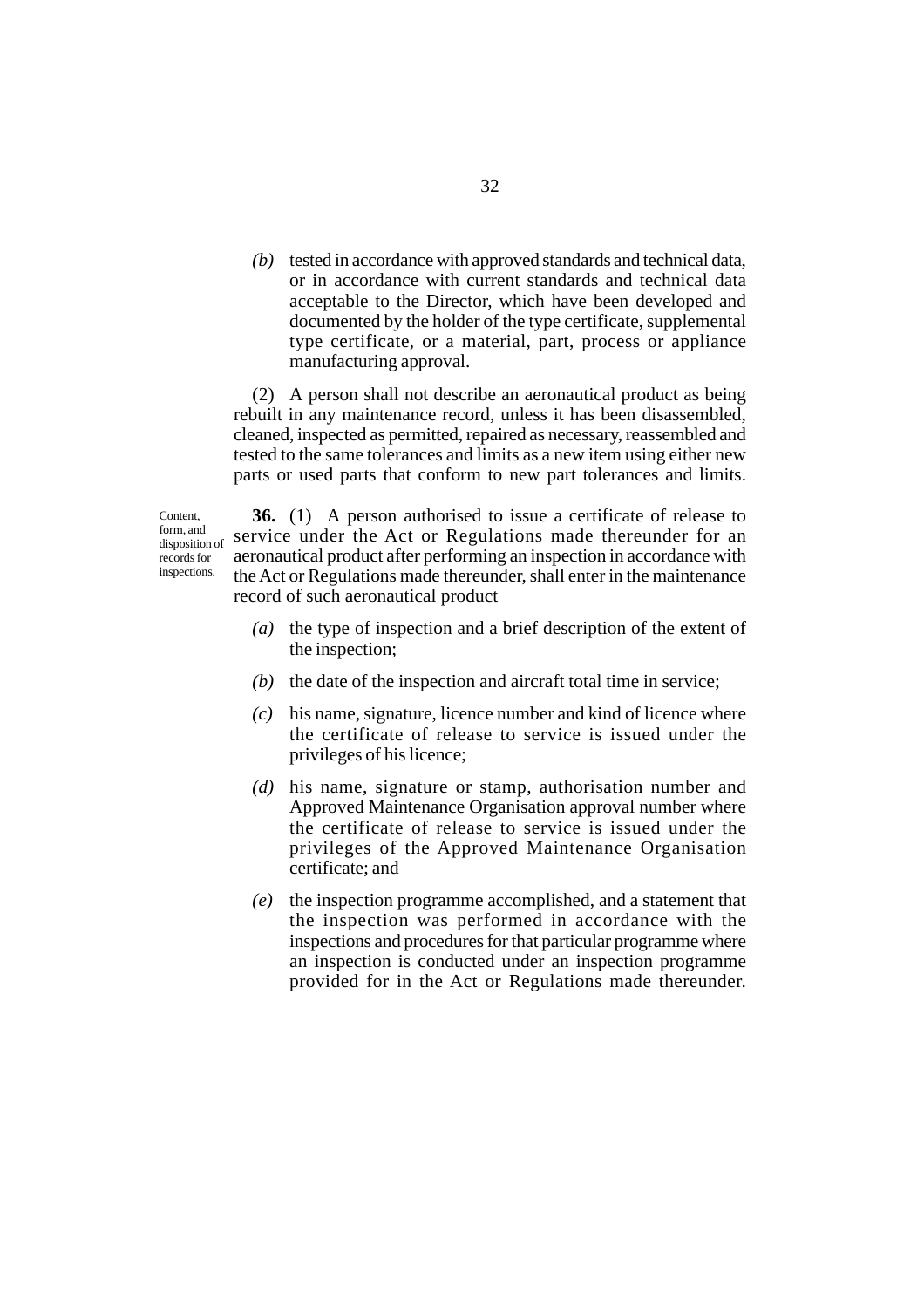(2) Where the aeronautical product is found to be airworthy the person authorised to issue a certificate of release to service under paragraph (1) shall append his signature to the statement as set out in the Airworthiness Standards.

(3) Where the aircraft is not approved for return to service because of needed maintenance, non-compliance with applicable specifications, airworthiness directives or other approved data, the person performing the inspection shall append his signature on a statement as set out in the Airworthiness Standards.

(4) A person authorised to perform an inspection required by the *Civil Aviation (Aircraft Operations) Regulations, 2007*, who finds that S.I. 2007 the aircraft is not airworthy or does not meet the applicable type  $N_0$ . certificate data sheet, airworthiness directives or approved data requirements, upon which its airworthiness depends, shall give the aircraft operator a signed and dated list of those discrepancies and unairworthy items.

**37.** A national air operator in meeting the requirements of Implementregulations 16, 18, 19, 23, 25, 30, 34, 35 and 36 shall ensure that he  $\frac{100}{516}$ complies with the minimum standards set out in the Airworthiness Standards<sub>.</sub>

**38.** (1) The Director may make Standards or amend Standards and Director may incorporate them by reference into these Regulations.

(2) The Director shall not make a Standard or an amendment to a Standards. Standard unless the Director has undertaken consultations with interested parties concerning the Standard or the amendment.

(3) No Standard or amendment may come into effect less than 30 days after it is made.

(4) A Standard or an amendment to a Standard may be made and brought into effect by the Director without regard to regulations 38(2) and 38(3) where the Standard or amendment is urgently required to ensure aviation safety or the safety of the public.

Standards.

make Standards or amend